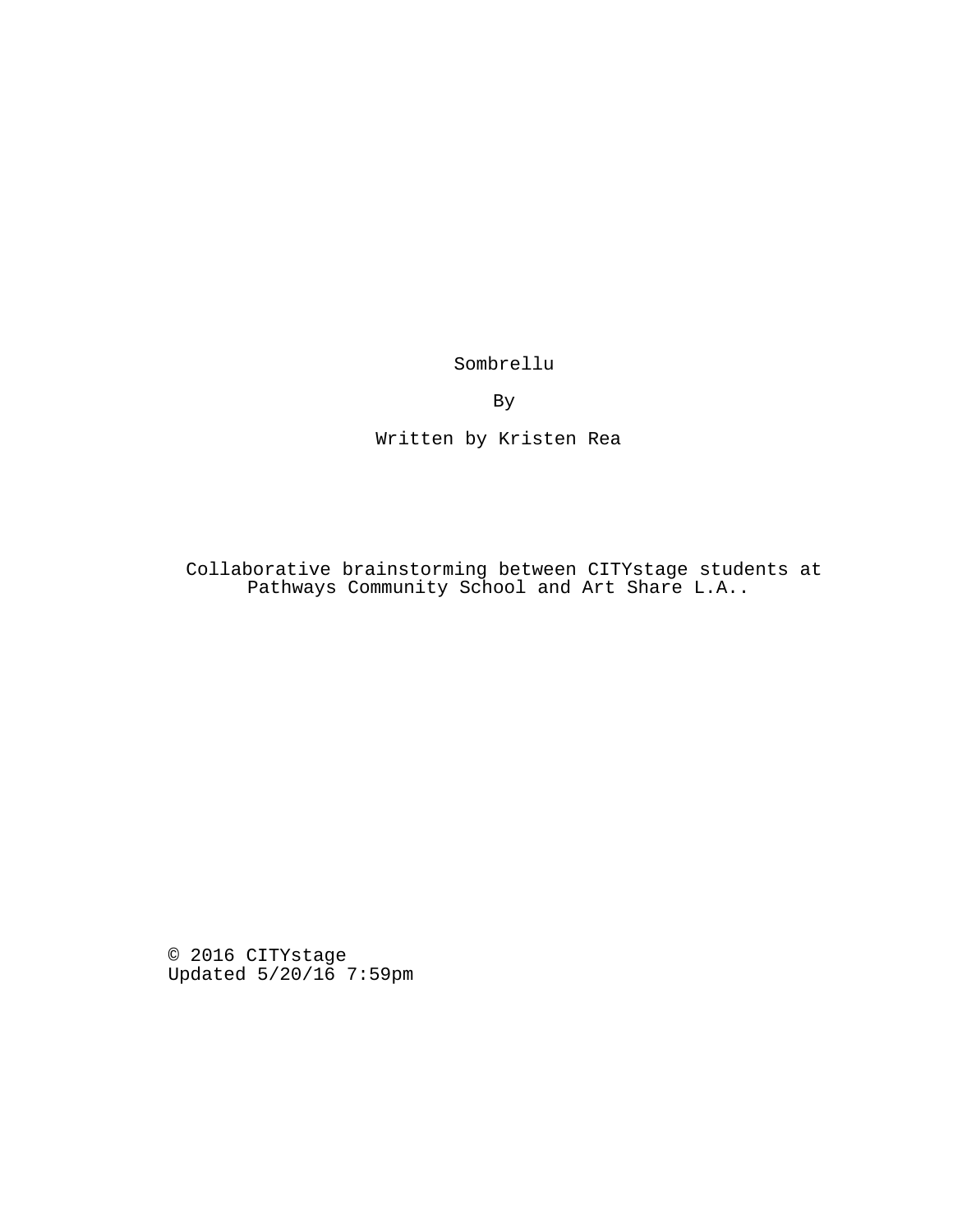Cast of Characters

| NARRATOR A:            | A stoggy theatrical purist                                        |
|------------------------|-------------------------------------------------------------------|
| NARRATOR B:            | A young dynamic woman.                                            |
| STEVE:                 | The kid who didn't get a<br>part. The comedic relief.             |
| JAKE:                  | A Junior at ALHS. The popular<br>girl, and closeted geek.         |
| BRAD:                  | A Junior at ALHS. The jock.                                       |
| ANNIE:                 | A Sophomore at ALHS. The<br>teacher's pet.                        |
| HAROLD:                | A Freshman at ALHS. The geek.                                     |
| MADAME GERTRUDE:       | The Oracle.                                                       |
| BOB:                   | A citizen of Manita,<br>Sombrellu                                 |
| FROIDA:                | A Female Townsperson and<br>Psychologist in Analizi,<br>Sombrellu |
| PAVLOVA:               | A Female Townsperson and<br>Psychologist in Analizi,<br>Sombrellu |
| OTHER SIDE CHARACTERS: | Uber Driver A & B                                                 |
| $\ddot{\cdot}$         | Citizens of Manita                                                |
| $\ddot{\cdot}$         | Lana & Sarah in Analizi                                           |
| $\ddot{\cdot}$         | Family / Friends in Los<br>Angeles                                |

# Scene

South Los Angeles, CA & The Magical Land of Sombrellu

# Time

Present Day.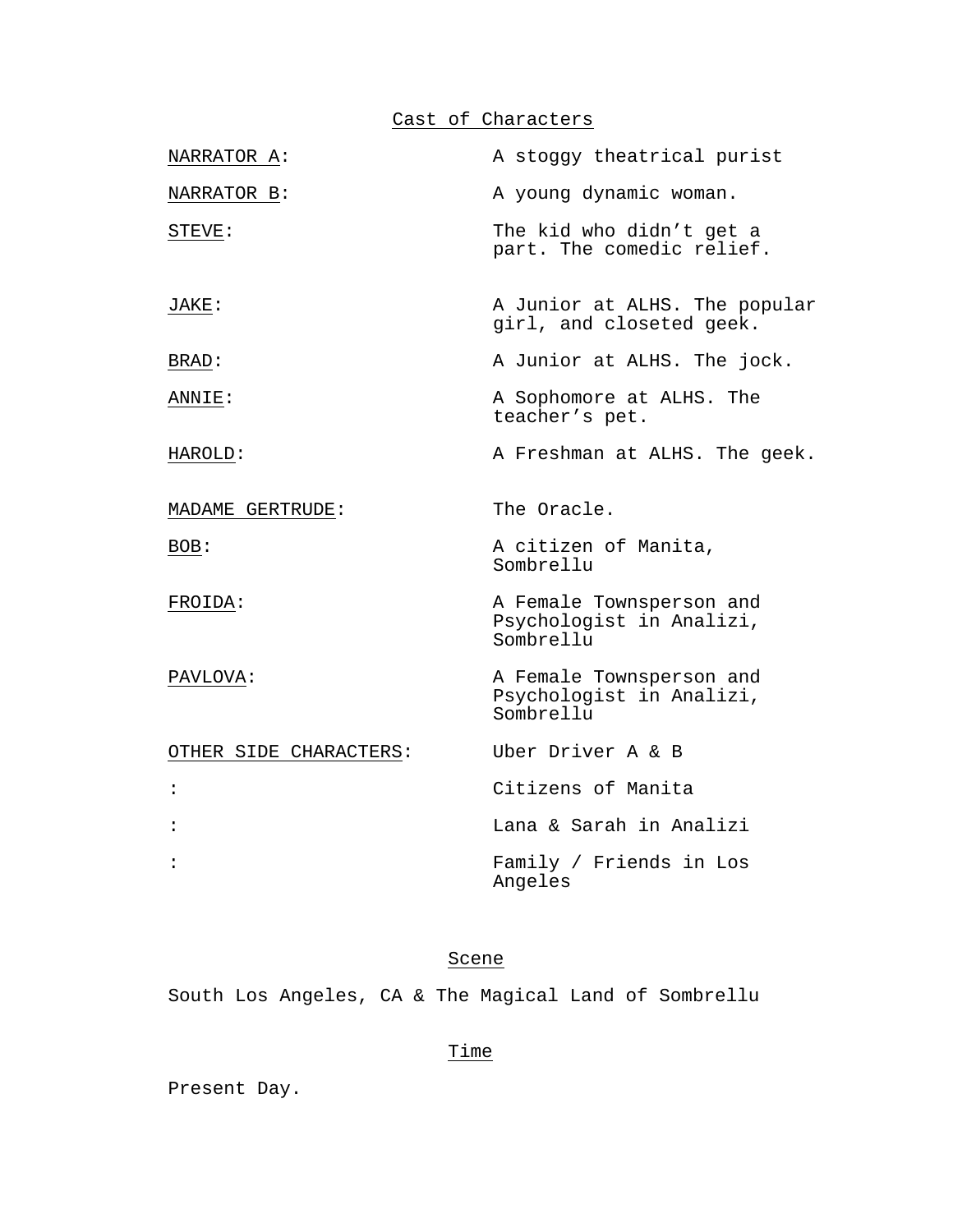## ACT I

P 10TH GRADE

## Scene 1

*The play opens with a blank stage. NARRATOR A comes out and begins the monologue. Midway through, STEVE enters, eating popcorn, and stands uncomfortably close to NARRATOR A.*

### NARRATOR A

(dramatically) To be, or not to be! That is question: Whether 'tis nobler in the mind to suffer the slings and arrows of outrageous fortune, or to take arms against a sea of troubles, and by opposing en-- (to STEVE) I'm sorry who are you?

*STEVE quickly wipes off his hand on his pants and reaches out to shake NARRATOR A's hand.*

### STEVE

Hey, I'm Steve.

#### NARRATOR A

Steve... and you're interrupting my monologue because...?

#### STEVE

Oh sorry am I interrupting?

#### NARRATOR A

Uh... yeah...

#### **STEVE**

Sorry man. I didn't get a part in the show so I just thought I'd watch.

#### NARRATOR A

And you didn't think to watch from the audience?

#### STEVE

Oh, no I'm good standing. Thanks for offering though.

## NARRATOR A

(sarcastically)

My pleasure...

### STEVE

Hey when do we get to the part with the dancing monkeys?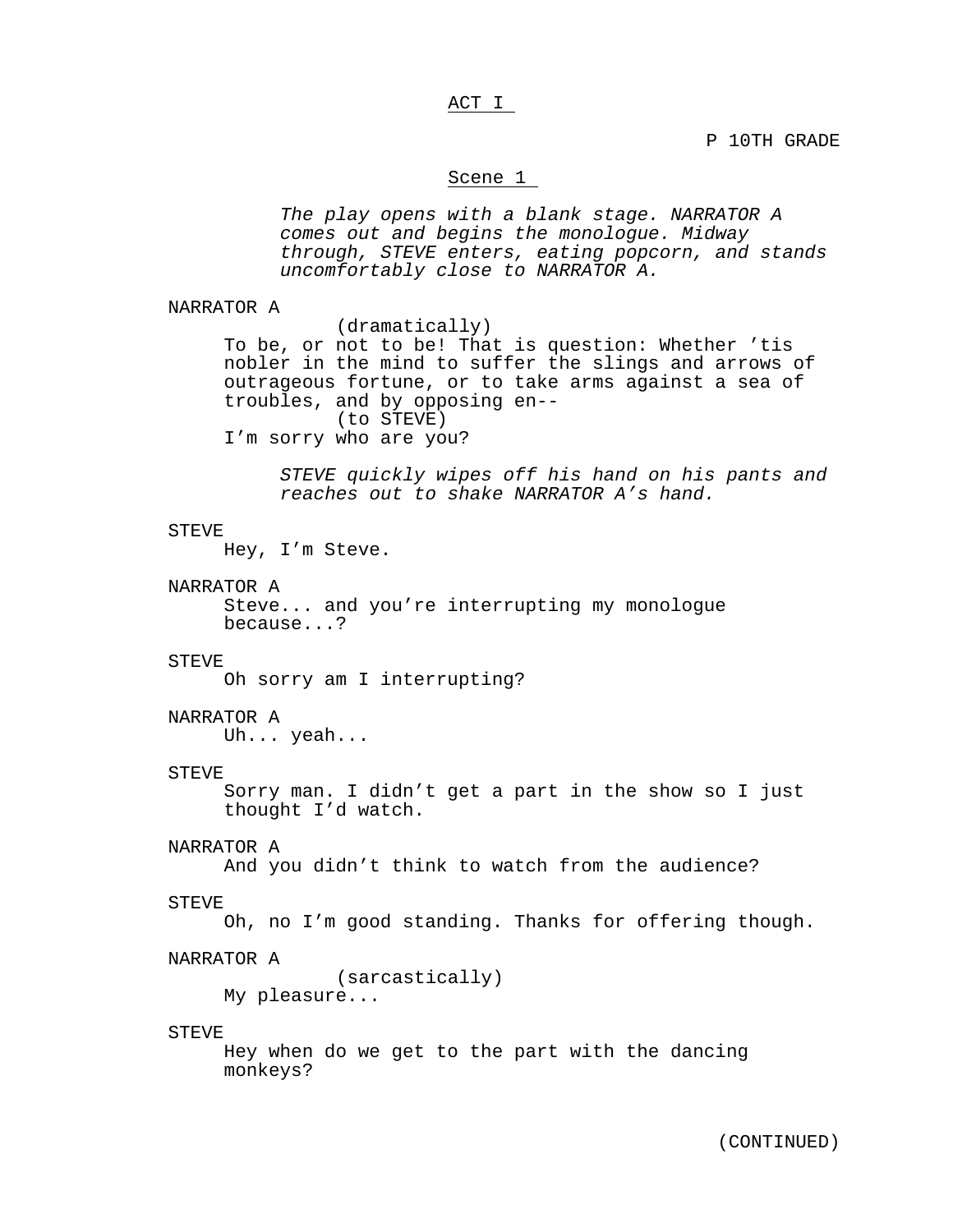# NARRATOR A

Steven!

# STEVE

It's Steve.

#### NARRATOR A

Look, Fine! You can stand here but you can't give away the whole story!

## **STEVE**

Whoa... chill old man. Just get to the good stuff brotha! Nobody wants to hear Shakespeare right now. We're here to see the show we all created! When do we meet Jake and Harold an--

## NARRATOR A

Steve!

### STEVE

Oh, I get it. You didn't get cast either... that's why you got stuck as the narrator...

## NARRATOR A

Don't be ridiculous! The narrator is a critical role!

### **STEVE**

Buddy, if you ever want to talk about it... we can talk feelings. I'm here for you bro. Did it hurt when you didn't see your name on the list?

## NARRATOR A

(starts sobbing) I just worked so hard to learn it you know... I mean it's Shakespeare for God's sake! Nobody else memorized Shakespeare! Woe is me! Wherefore art thou Justice!

*Steve goes in for a hug.*

#### STEVE

Bring it here Buddy.

*They hug.* Need me to get this show started for you?

## NARRATOR A

(still sobbing)

Maybe...

#### STEVE

(Reading from the script. Resumes eating popcorn) I got you. Ok. Once upon a time, on a day not unlike today. In a place not unlike this place. The fates (MORE)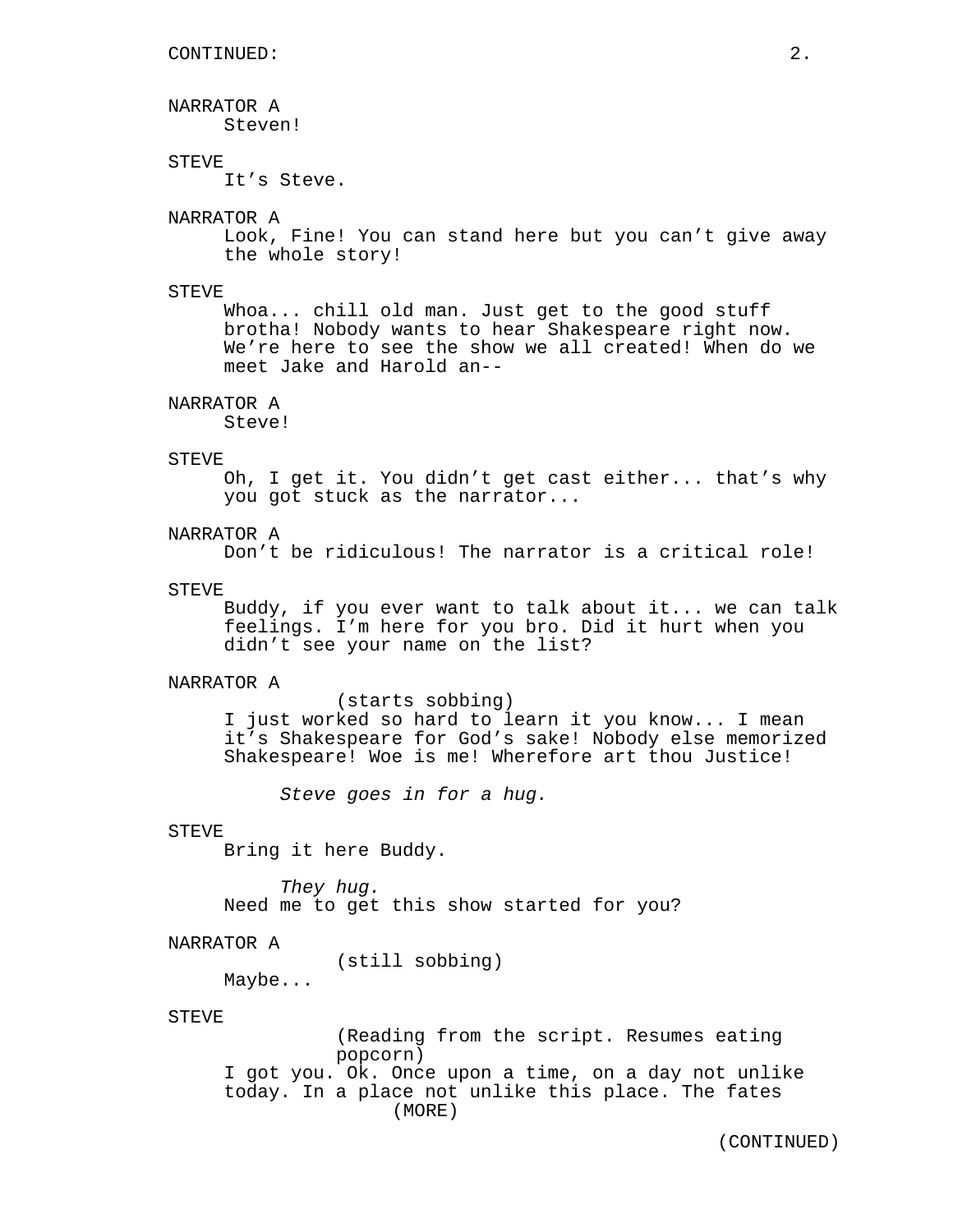STEVE (cont'd) bring together four unlikely souls in the way only the fates can bring unlikely souls together. Segue Production Number. (to NARRATOR A) What does that even mean?

#### NARRATOR A

You're not supposed read the stage directions! Give that back.

*Pulls Steve off stage.*

P 9TH GRADE LEADS & 10TH GRADE ENSEMBLE

### Scene 2

*(School has just let out at Abraham Lincoln High School. 1. The Longest Minute)*

CONT P 9TH GRADE

## Scene 3

*School has just gotten out. Annie enters the park to read a book.*

NARRATOR A School lets out and Anni--

NARRATOR B Ahem.

NARRATOR A and Annie walks to her fav--

NARRATOR B AHEM.

NARRATOR A I'm sorry can I help you?

NARRATOR B

Yeah, those are my lines.

NARRATOR A I'm sorry?

NARRATOR B

Those are my lines. I'm the narrator.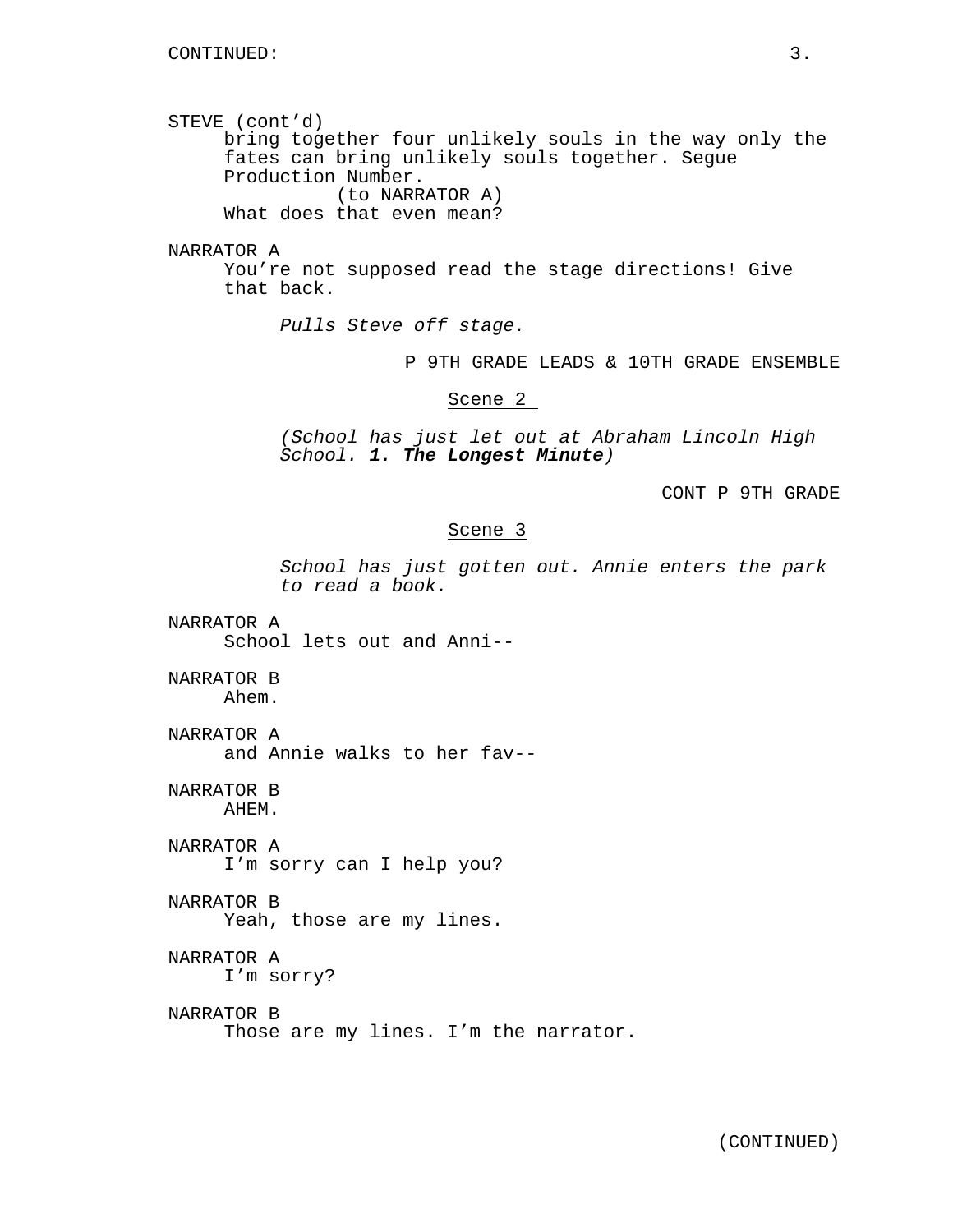## **STEVE**

Oh no she didn't!

## NARRATOR A

I'm sorry, there must be some confusion. I'm the narrator.

## NARRATOR B

Yes, you're Narrator A. I'm Narrator B, see

*Points to script.*

## NARRATOR A

Two narrators? That doesn't make any sens--

*Looks at script.*

Huh.

### STEVE

Oh yeah well, good luck out Narrator-ing my man Narrator A. That's right you heard me!

## NARRATOR B

It's ok Steve.

#### STEVE

No! I will not stand for this! I'm team Narrator A all the way. You and me, Nar. Who's with me!

*Tries to get the audience cheering.*

#### NARRATOR A

Well if you won't stand for it, then will you sit for it?

*Pulls him to the side of the stage and makes him sit in one of the two chairs down stage left.* It's in the script. Narrator B, my apologies.

## NARRATOR B

Thank you.

*Back to audience.* School lets out and Annie walks across the street to her favorite park to read.

#### ANNIE

Finally some peace and quiet. No drama. No people. Just me and by book, the Odyssey...

### NARRATOR B

For Annie, the park was her happy place. A place where the words on the page could come to life without being (MORE)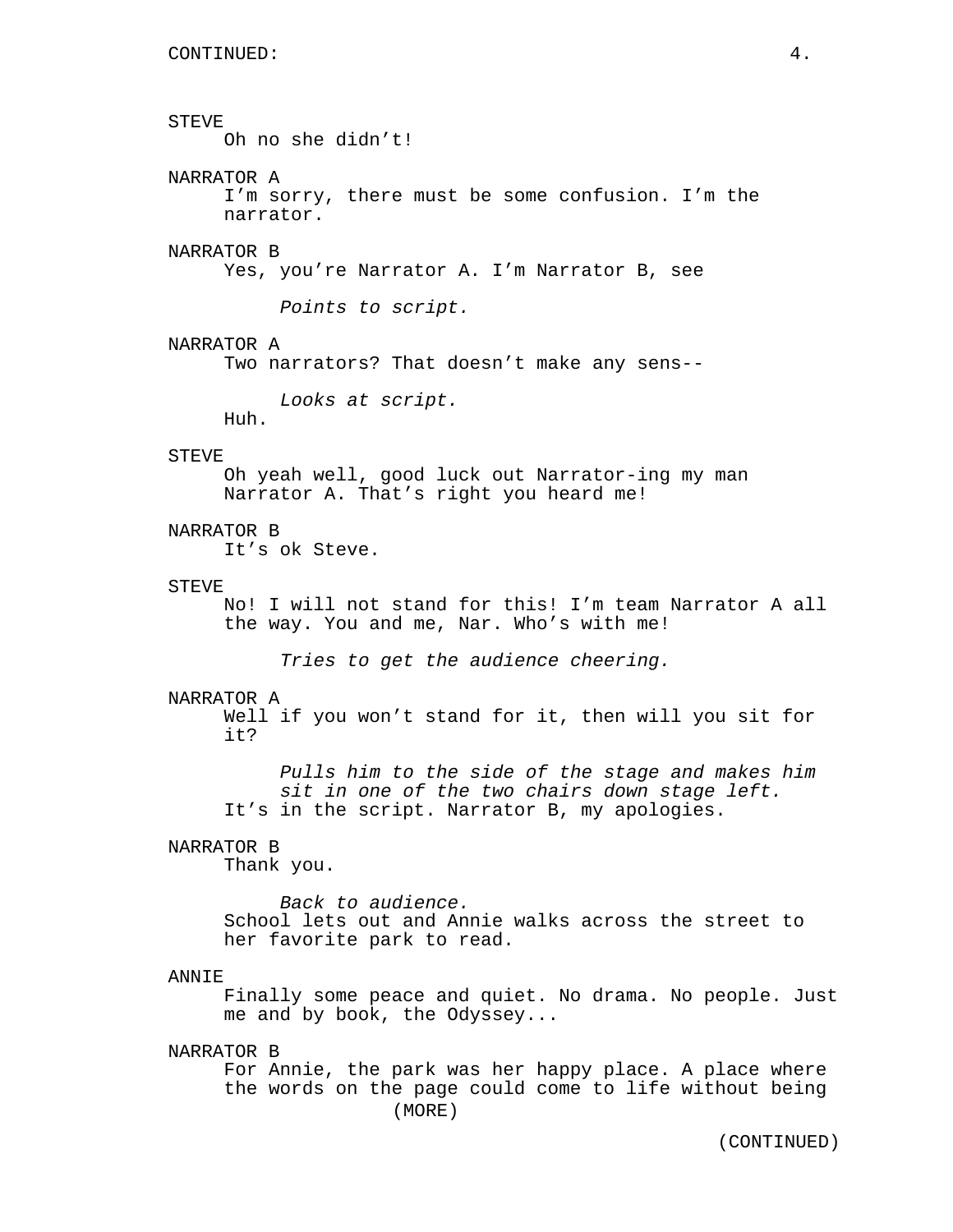### NARRATOR B (cont'd)

drowned out by her siblings fighting, or her parents asking her to help around the house. Annie was a special girl. Smart and passionate, she had big goals and big dreams. Dreams to not only be the first in her family to attend college, but to attend Harvard and go on to make the world a better place.

*Enter Jake and Brad.*

### JAKE

Oh Brad, this is so romantic! A walk in the park just the two of us...

*Annie looks up from her book, still trying to read.*

#### **ANNTE**

Well there goes peace and quiet.

## NARRATOR B

Jake and Brad, the Abraham Lincoln High School homecoming king and queen stroll into the park. Jake has the twinkle of love in her eye. Brad has, well, Brad in his eye.

## BRAD

I know. I'm a pretty awesome romantic guy. I felt like this would be the right place to tell you something really important.

#### JAKE

Oh Brad! I know what you're going to say and I love you too!

#### ANNIE

Ugh. Gag me.

#### BRAD

Oh ok, cool, well so you know how I love football?

### JAKE

Of course I do you little vroom vroom varsity victory boy!

#### ANNIE

Annnd, this is why I'm single.

## BRAD

(in a koochie-koo voice) Yeah so, since you're so supportive of my dreams to get a football scholarship to UCLA then I know you'll understand why it's time for us to break up so I can dedicate all my time to football!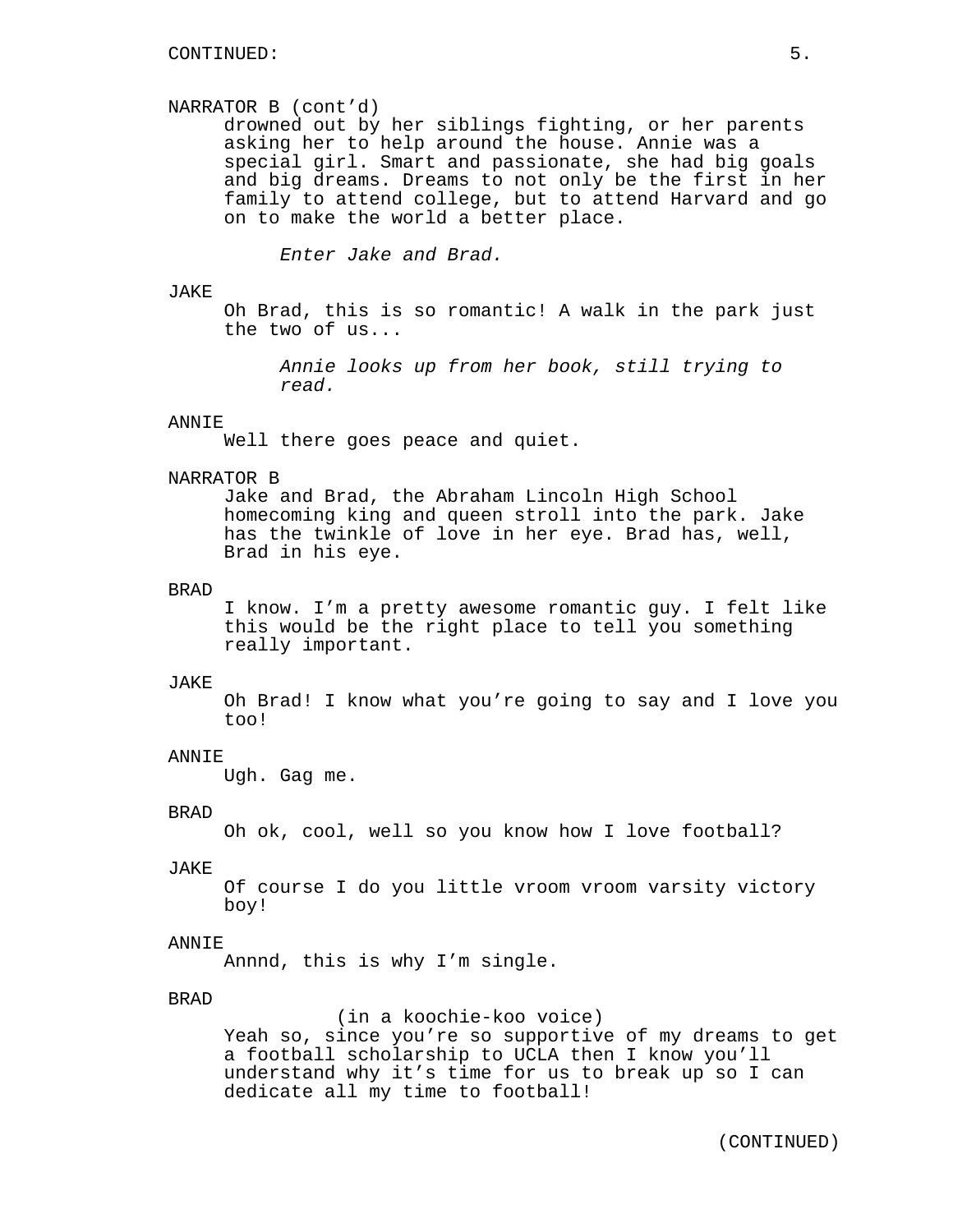### JAKE

Of course my little cutie quarter ba-- wait WHAT?? You're breaking up with me??

### ANNIE

I did not see that coming.

## NARRATOR B

Annie, who did not see that coming, looks up from her book.

### ANNIE

Yeah, I just said that.

#### NARRATOR B

Ahem.. looks up from her book.

*Annie dramatically looks up from her book to please Narrator B.*

### BRAD

Yeah schnookums, I'll never go pro if I don't start now. I just can't have anything holding me back--

*Harold enters the scene walking backwards and accidentally bumps into Brad*

## HAROLD

Whoops sorry!

#### BRAD

Get lost, twerp!

*Harold reaches out to shake Brad's hand.*

### HAROLD

Hi, I'm Harold.

#### JAKE

I can't believe you're breaking up with me.

### NARRATOR B

Suddenly, Harold, lover of comic books, oldies music, and all things star wars, realizes he's entered a world completely foreign to him: the world of girls... and like feelings and stuff. And Jake, the head cheerleader and envy of all boys at school, is suddenly back on the market.

#### HAROLD

Oh, hey, uh... don't mind me I'm just, ya know... scouting out locations for my next Dungeon's and Dragons sesh. I'm the Dungeon Master. It's kind of a (MORE)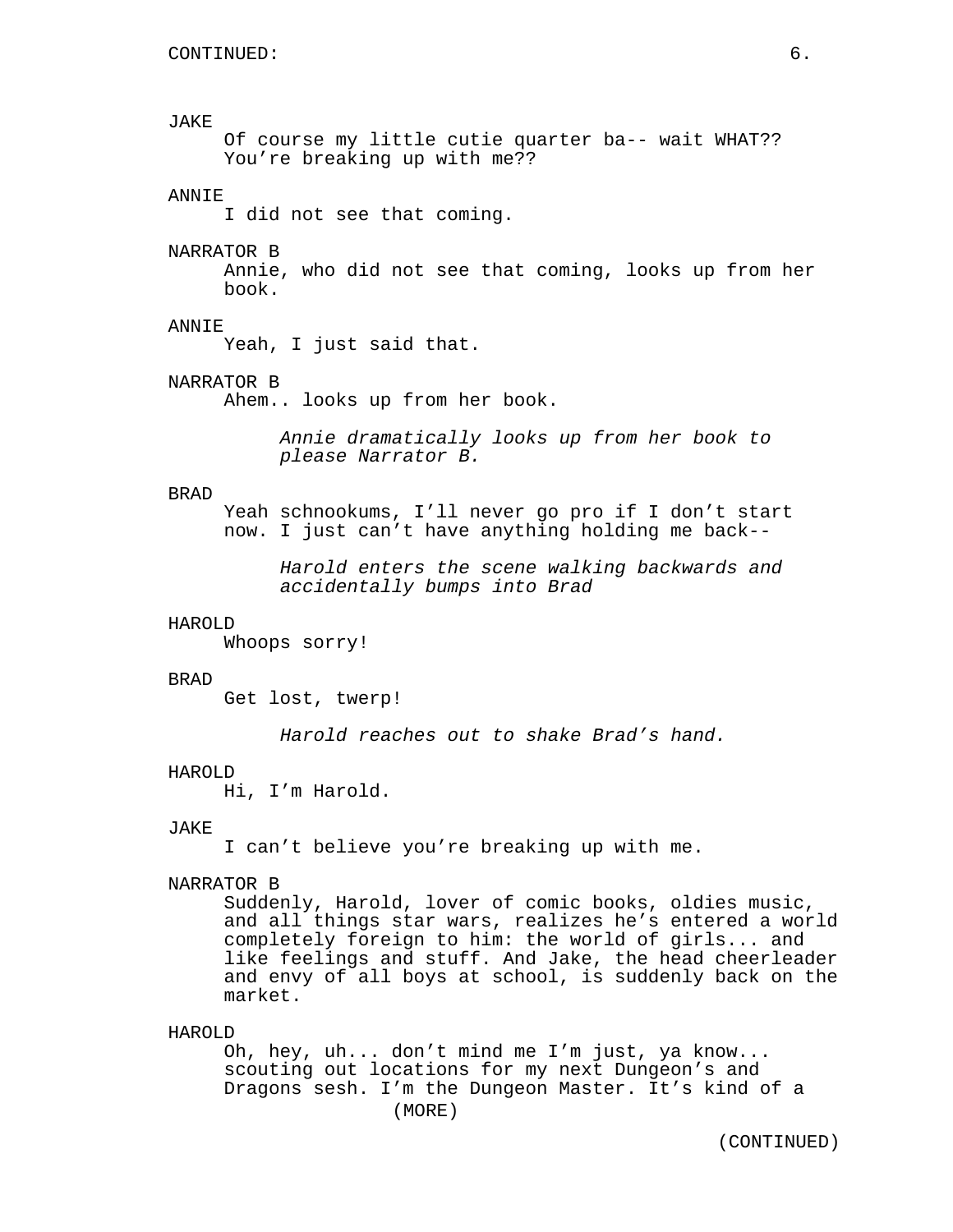HAROLD (cont'd) big deal. I'll just be right here if you need to talk... JAKE & BRAD Go away! HAROLD Ok. ANNIE Wow, and I thought I was socially awkward. NARRATOR B Just then, gun shots ring out. Annie, Harold, Brad, and Jake, instinctively duck and crawl towards each other for safety. While they might be strangers to each other, they are no strangers to gang violence. STEVE Wait what? This got dark real quick. NARRATOR A No kidding. JAKE What do we do?! BRAD I'll protect you. JAKE Get off me ANNIE It sounds like it's coming from that way, let's go. NARRATOR B Annie, Harold, Brad, and Jake start to flea. Just then a car tears down the street and pulls over to help. UBER DRIVER A Get in the car! *Jake, Harold, and Brad start to get in the car.* ANNIE Wait! If I learned anything from my mother it was not to get in the car with strangers. Why should we trust you?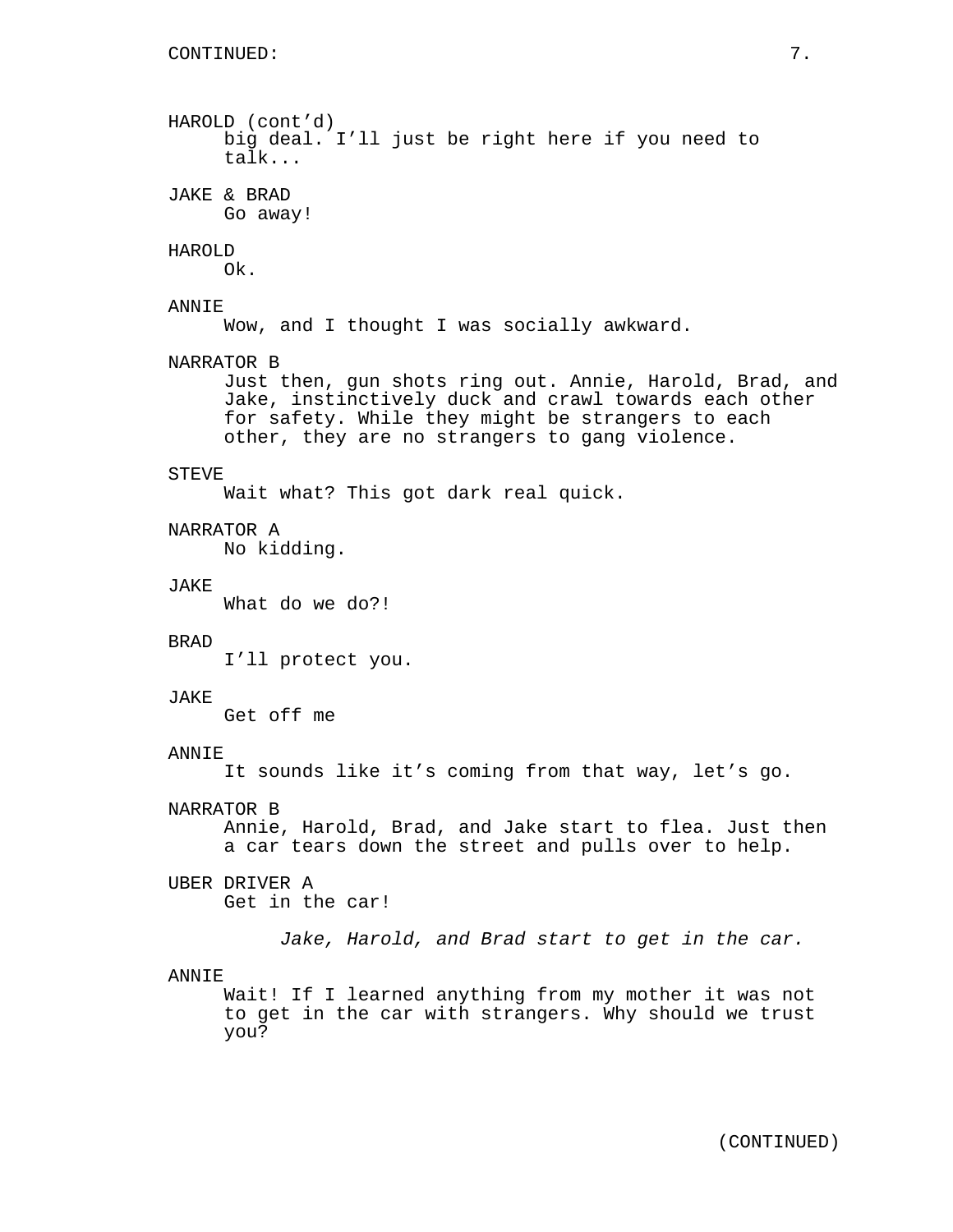#### BRAD

Yeah, how do we know you're not fleeing the scene or something.

### JAKE/HAROLD Yeah!

UBER DRIVER A Oh, no, it's ok. I'm an Uber driver!

# ANNIE/BRAD/JAKE/HAROLD Oh, ok!

UBER DRIVER A Hey Siri?

## SIRI APP

(doink sound)

Yes?

## UBER DRIVER A Directions to...

*Another round of gunshots ring out.* .... Ahhh! Somewhere! Get us out of here! (Everyone in the car starts yelling different improvised things over the driver causing Siri to mishear the voice command.)

## SIRI APP Ok. Transporting to Sombrellu.

## UBER DRIVER A What the?

### NARRATOR B

Suddenly the car begins to lift into the air. The Uber driver loses all control over the car as it speeds and spins. Everyone screams.

*Everyone in the car screams.*

### JAKE

Ahhh! What's happening?

UBER DRIVER A

I don't know! I can't stop it!

### TRANS TO MULTIMEDIA VIDEO

*UBER DRIVER, JAKE, BRAD, ANNIE, AND HAROLD exit the stage.*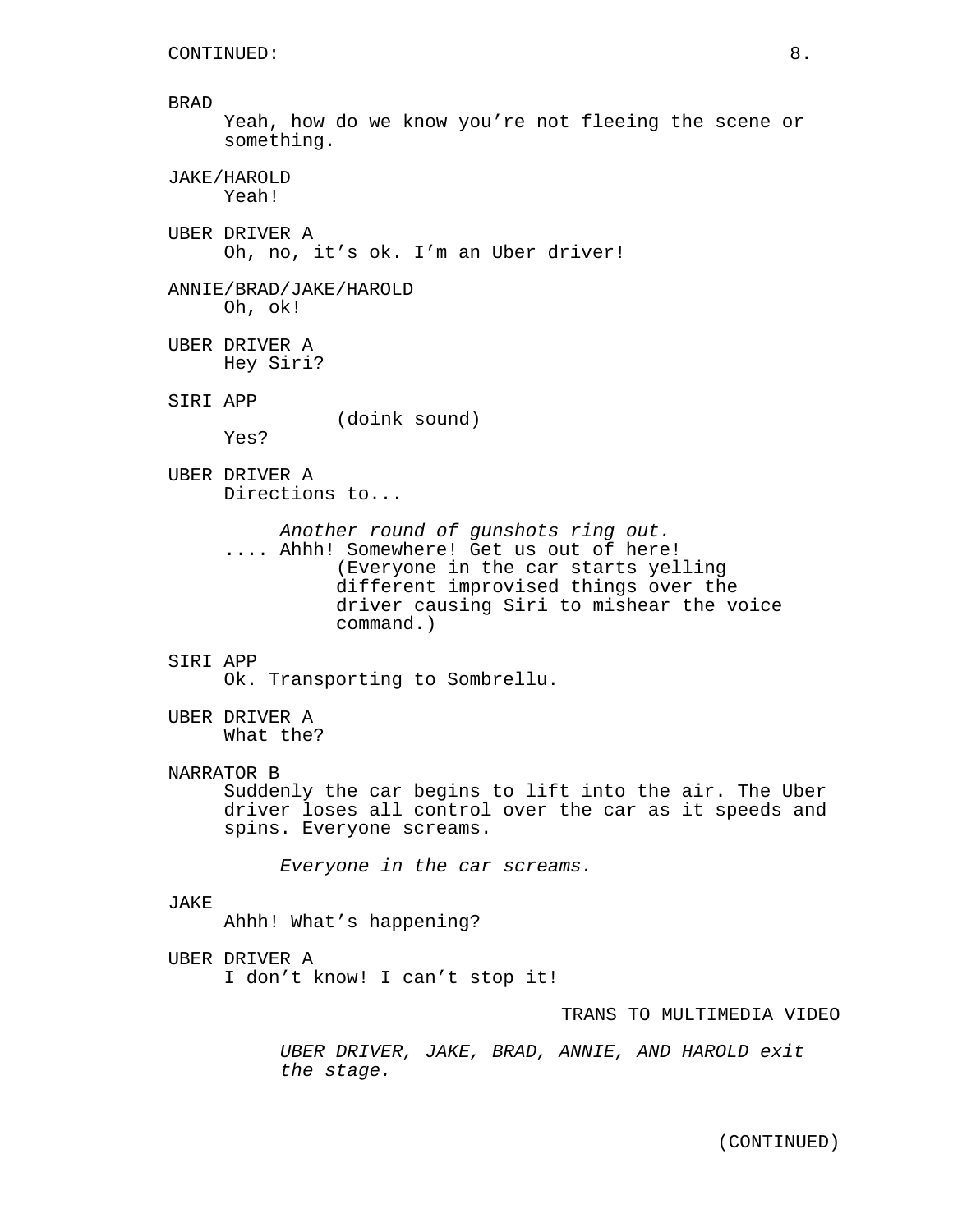# NARRATOR B

*(Speaking over the video)* A worm hole opens in the sky and the car spins towards it, magically transporting them away from the park and the streets of Los Angeles.

VIDEO ENDS. TRANS TO P 10TH GRADE

#### Scene 4

NARRATOR B

(to Narrator A) Tag, you're it.

## NARRATOR A

Shocked and confused, Annie, Brad, Jake and Harold step out of the car and into the beautiful, lush landscape of the land of Sombrellu.

*Annie, Brad, Jake and Harold get out of the car.*

### **STEVE**

Wait so they just magically got transported to another land?

#### NARRATOR A

Yes. Steve. Yes. They just magically got transported to another land.

#### STEVE

Cool.

### JAKE

Where are we?

#### HAROLD

These ferns are huge! I've never seen vegetation like this. They look prehistoric!

### NARRATOR A

Harold is captivated by the mystique of the land of Sombrellu. In all the Dungeons and Dragons adventures he'd lead back home -- he'd never seen anything so beautiful.

#### HAROLD

I've never seen anything so beautiful.

#### BRAD

Is this... like... Nor Cal?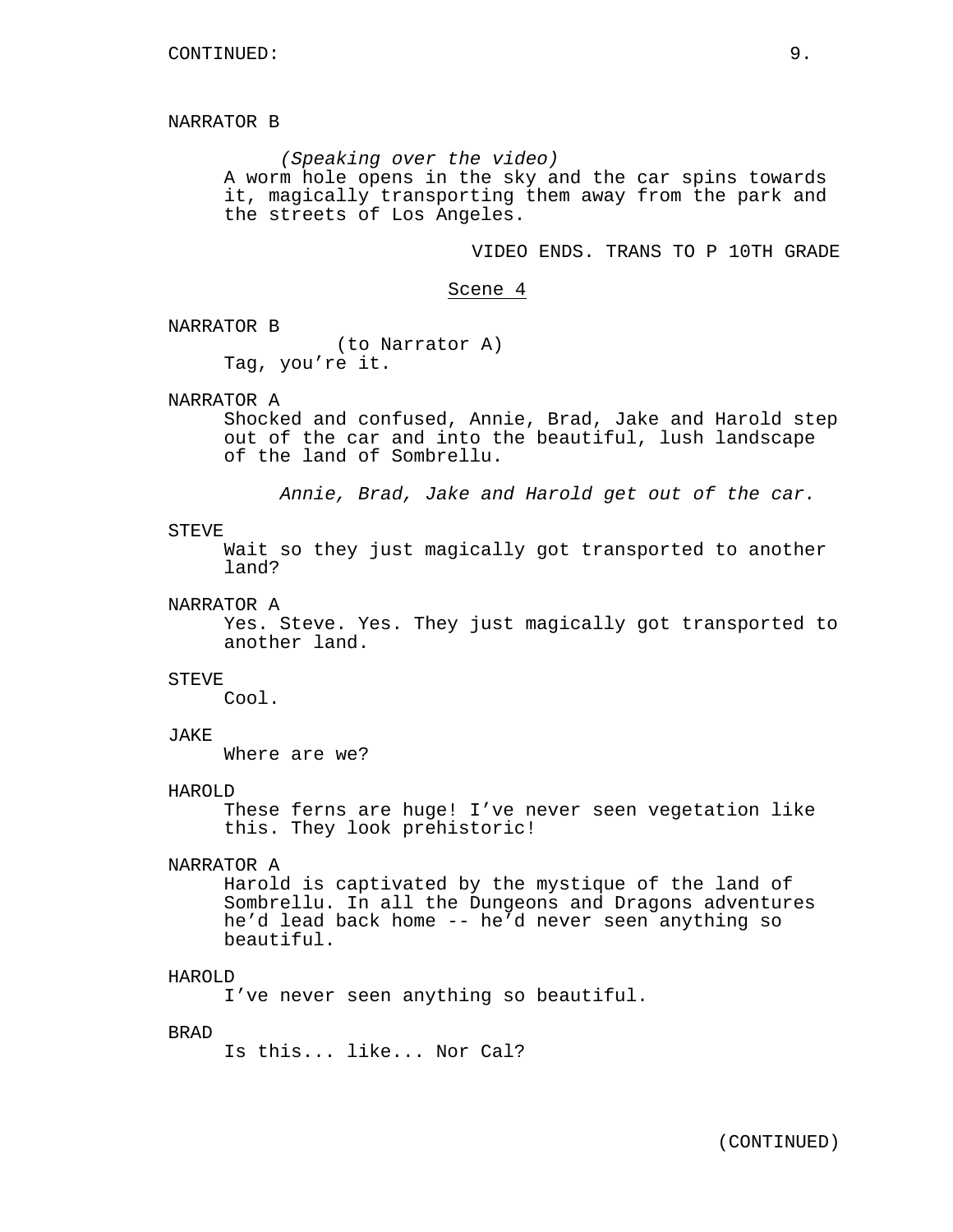## ANNIE

No, you idiot. I did not just defy the laws of physics to end up in Nor Cal. Harold, what do you think just happened.

## HAROLD

(Standing in awe of this new land) I think. I think we've traveled to a third dimension!

*The Uber driver gets a ride request*

UBER DRIVER A

Hey guys, sorry but I just got a ride request. Gotta go!

## JAKE

Wait, you can't leave us here!

*The Uber driver drives off through a worm hole*

#### NARRATOR A

The Uber driver speeds away and disappears into a wormhole. Annie, Brad, and Jake rush towards the bright light only for it to disappear before their very eyes. The reality of their situation begins to set in.

### ANNIE

(Sarcastically)

Fantastic.

## HAROLD

*(Genuinely mesmerized)* I know! This is amazing!

### ANNIE

Amazing? This is terrible!

*Jake is trying to get her phone to work.*

## JAKE

OMG why can't I get a signal! We're never going to get out of here!

## NARRATOR A

Brad senses Jake's vulnerability and puts his arm around Jake

### BRAD

It's ok, babe.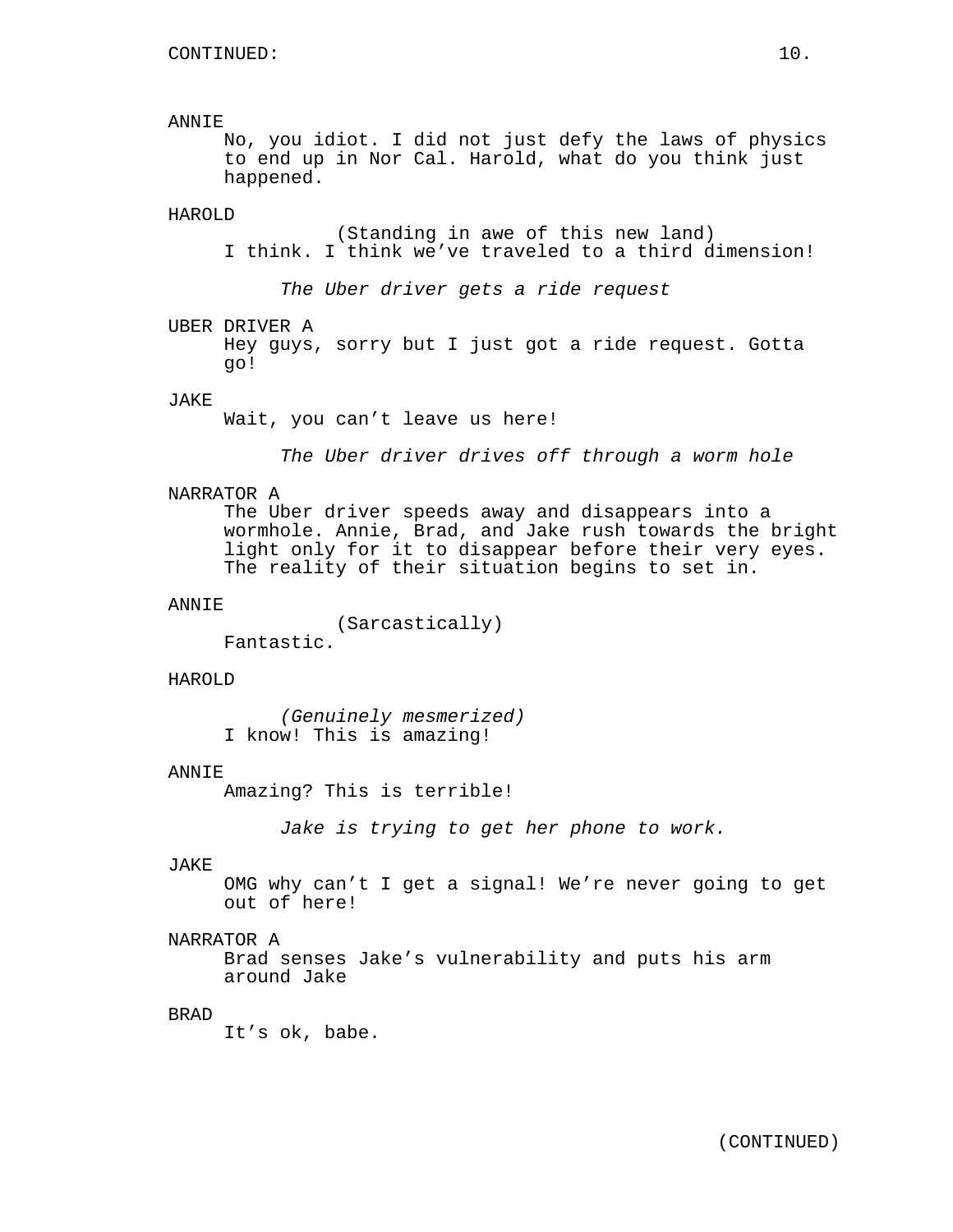### JAKE

Are you kidding me! You just broke up with me!

# BRAD

So?

## NARRATOR A

Brad stands their like an arrogant fool, reinforcing a classic male stereotype.

## BRAD

Your face is a stereotype!

#### STEVE

Awe, burn!

## ANNIE

Wow. What a winner.

## NARRATOR A

Bradly. This show is not going to work if you talk back to the narrator.

### BRAD

Sorry, Sir.

#### STEVE

Don't let him get to you Bro. I interrupt him all the time.

#### BRAD

Jake, I'm sorry. Let's not make this any harder than it needs to be.

### JAKE

Look, just help us get us out of here.

## NARRATOR A

Just then Harold spots a person in the distance.

### HAROLD

A Person! I found a person!

### NARRATOR A

Annie, Brad and Jake join Harold and to a shrouded woman in the distance. With the joy of a child on Christmas morning, the excited shock of a newly announced Oscar winner, the blinding--

### STEVE

Ok they get it.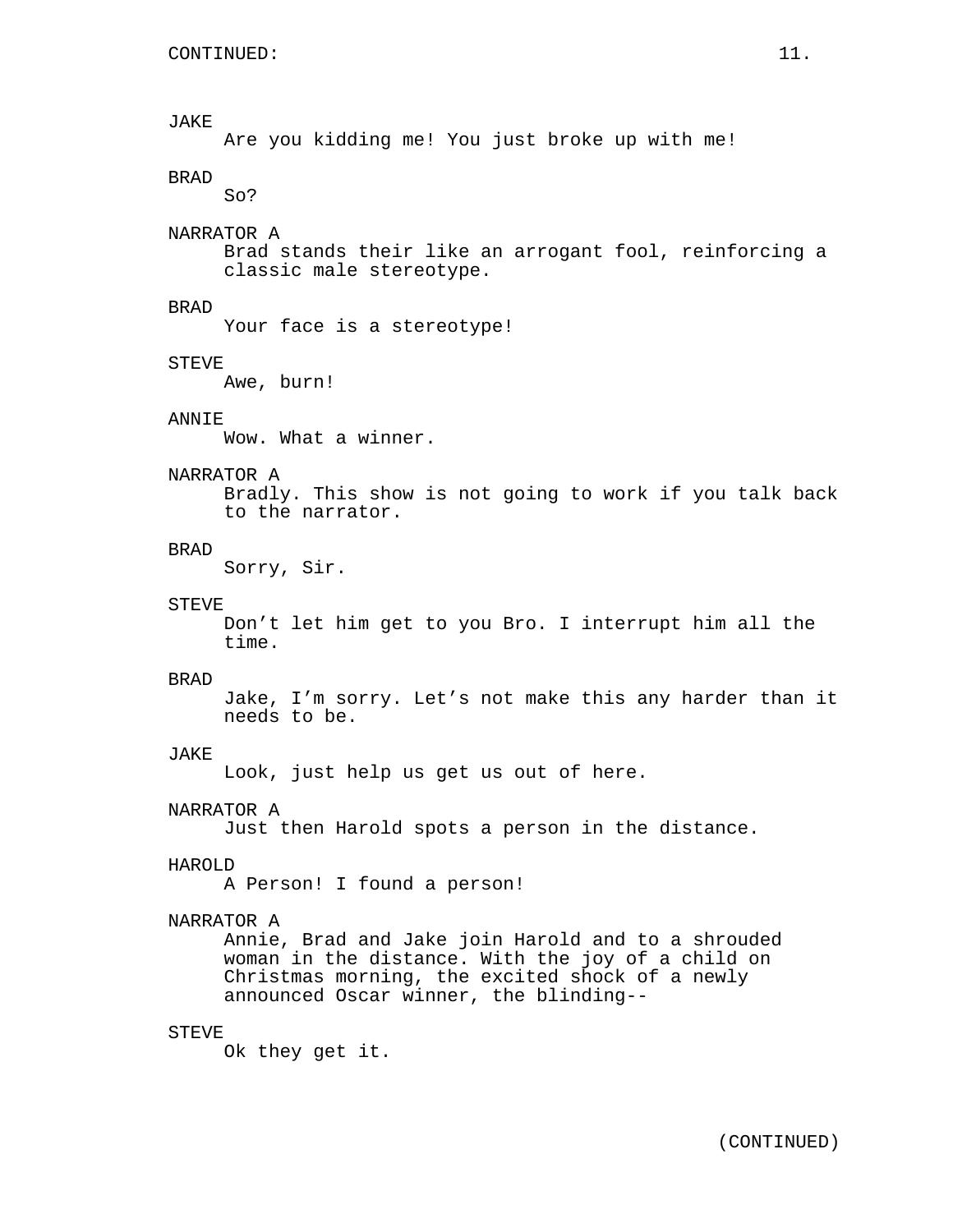## NARRATOR A

They run to the shrouded lady.

## **JAKE**

Oh my God, thank God we found you. Please tell us where we can get a signal!

#### ANNIE

What? No! Who cares about your followers, we need to get home. (to the woman)

Ma'am. My name is Annie, and these are my... Well these people and I need to get home. Where are we?

## MADAM GERTRUDE

You are in the sacred forests of the land of Sombrellu, not to far from the city of Manita. These forests will provide you safety from --

### HAROLD

Wow. Do they have a wizard?

## BRAD

Shut up, Harry Potter. Look lady, I have to get to practice in like, 30 minutes. Can you just help us get back home?

#### MADAM GERTRUDE

You already know how to get home.

#### ANNIE

We were transported here by an Uber through some sort of magic port-

#### HAROLD

Wormhole. It was a worm hole.

#### ANNIE

Ok, magic Wormhole. But the car left and the wormhole vanished.

#### HAROLD

It closed. Wormholes close, they don't vanish.

### ANNIE

Harold who cares! Either way the car left and we need to get home. Can you help us?

### MADAM GERTRUDE

You already know how to get home.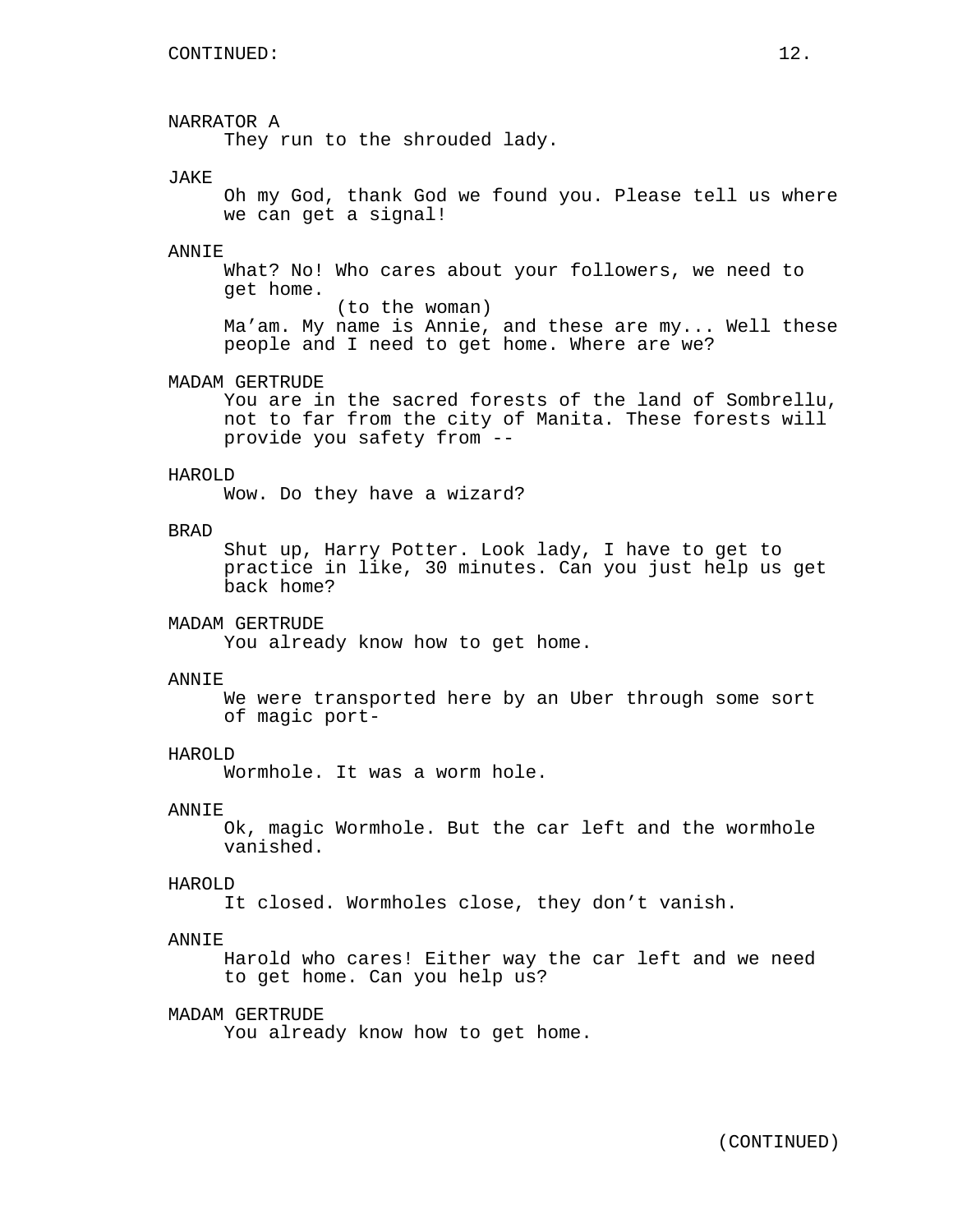## ANNIE

No, we don't.

### MADAM GERTRUDE

I'm serious. You already know how to get home.

#### JAKE

Look lady. I realize you don't know who I am but--

#### MADAM GERTRUDE

It's time to go. It's time to go. Remember stay in the forest.

*Madam Gertrude runs away. The four stand in stunned confusion.*

## ANNIE

Great. Now what do we do.

### HAROLD

Stay in the forest. She said to stay in the forest.

## **JAKE**

Absolutely not. I don't do dirt. And my parents will kill me if I get eaten to death by some sort of jungle cyclops. We have to find the city.

### ANNIE

Your parents will kill you if you die?

#### HAROLD

Jake, I don't know. In Dungeons and Dragons when an Oracle says--

## BRAD

Shut up Hank.

### HAROLD

It's Harold.

### BRAD

Same thing. Look, I just need to get home. I figure we came from a city, we need to find a city. I don't think you want to arm wrestle me over it. We're going to the city.

*BOB enters the scene walking distinctly*

#### ANNIE

I see a person! Sir! Sir!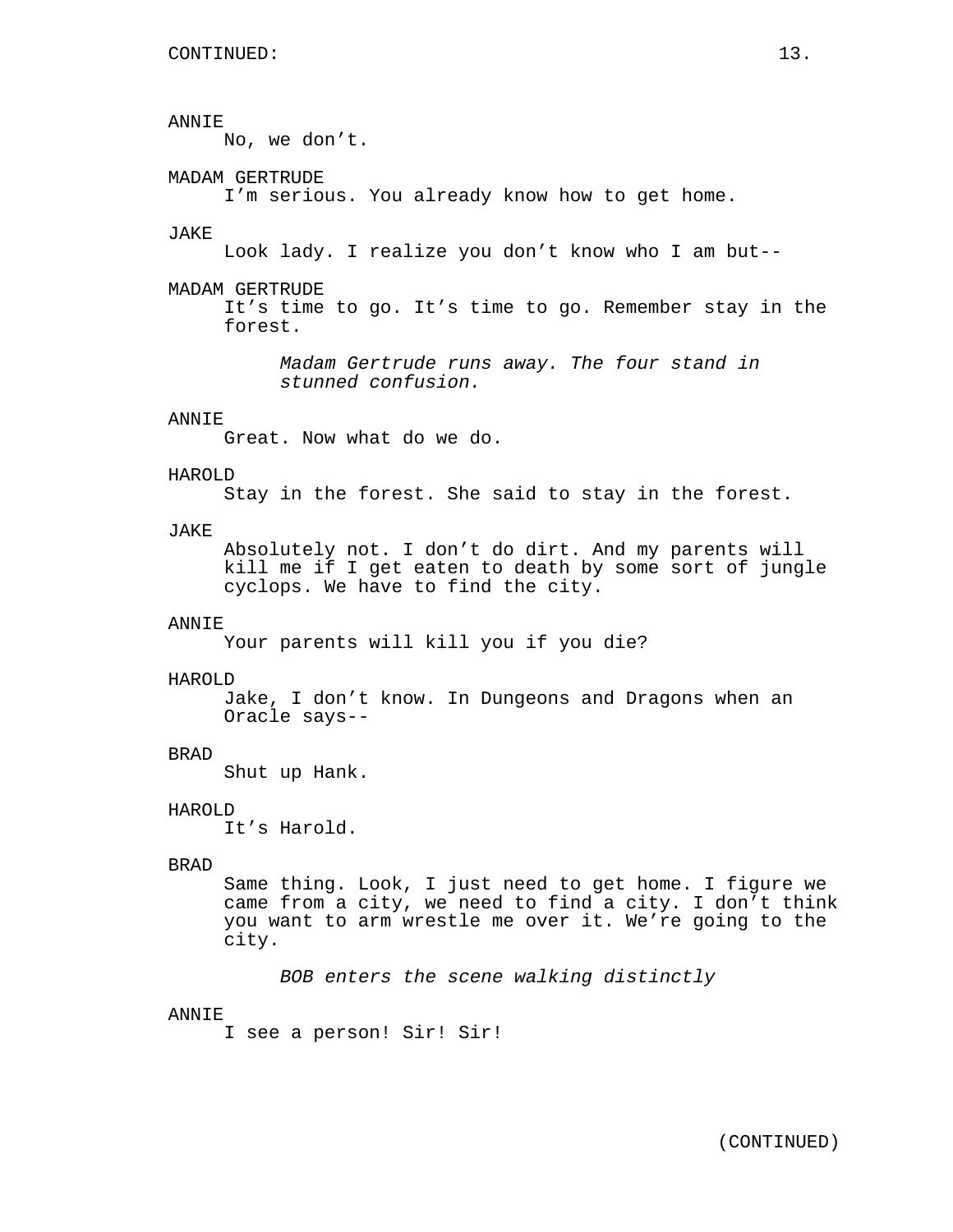## BOB

Hi! I'm Bob. Are you lost?

## JAKE

Yes! Oh thank God! We can't get a signal!

#### ANNIE

Can you really not go ten minutes without your phone?

## JAKE

I haven't exactly had a chance to change my relationship status.

#### BRAD

Don't worry, I already changed it.

#### JAKE

When did you change your relationship status? We've been getting shot at, flying through the galaxy--

### HAROLD

Traveling through a wormhole.

#### JAKE

Whatever.

### BRAD

Well I did it right after school.

#### JAKE

Before you broke up with me?? AAAHHHHH! Screw you Brad!

#### BOB

Is now a bad time?

#### ANNIE

No, now is the perfect time. Sir, we somehow ended up in this land and need to get back home to L.A.. Can you help us get home?

## BOB

Of course. I live in the city of Manita. We always love new visitors. Follow me!

## NARRATOR A

Annie, Jake, Brad, and a reluctant Harold follow Bob through the forest to the city of Manita. Through ferns and branches and mud they trudge on until they began to see glistening glass buildings in the distance. As they make their way out of the jungle and into the city streets they are struck by the modern wonder of the place. They stare in amazement at the skyscrapers reaching towards the clouds.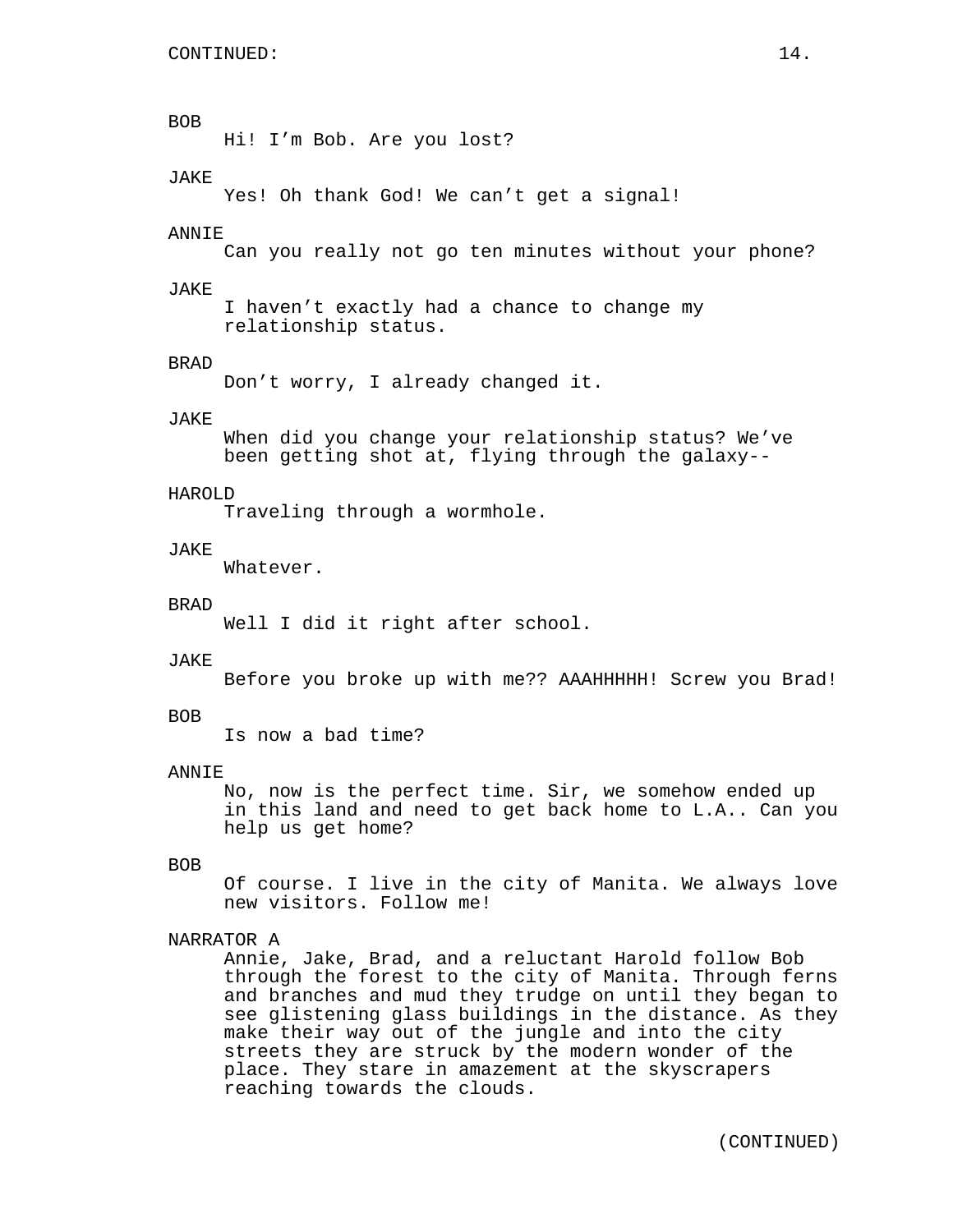*Townspeople start to enter the stage.* As they get deeper and deeper into the heart of the city they become surrounded by more and more people. The people of Manita have some strange mannerisms. Like Bob, they shuffle from place to place with their heads down...

#### STEVE

Dude. You know they can hear you right?

*Tries to copy the style of walking.*

### NARRATOR A

No, Steve. Stay off the the stage. Let's just let them show us.

## **STEVE**

When in Roam... get it? R-O-A-M... see what I did there?

*Steve starts to wander around with the citizens of Manita on the stage.*

## NARRATOR A

Yeah, I get it.

### NARRATOR B

Hey, uh. It's the scene 5 transition.

#### NARRATOR A

My apologies.

*Narrator A goes to sit down. Steve is still wandering around the stage.*

#### NARRATOR B

Sorry, can you take him with you?

## NARRATOR A

Ugh fine.

## TRANS TO P 9TH GRADE

## Scene 5

*Bob enters escorting the four through the city streets.*

NARRATOR B

As the four feel the familiar pavement beneath their feet they start to feel their worries disappear. The city is beautiful. The streets are clean and safe. The people, odd, but friendly. As Bob acquaints them with (MORE)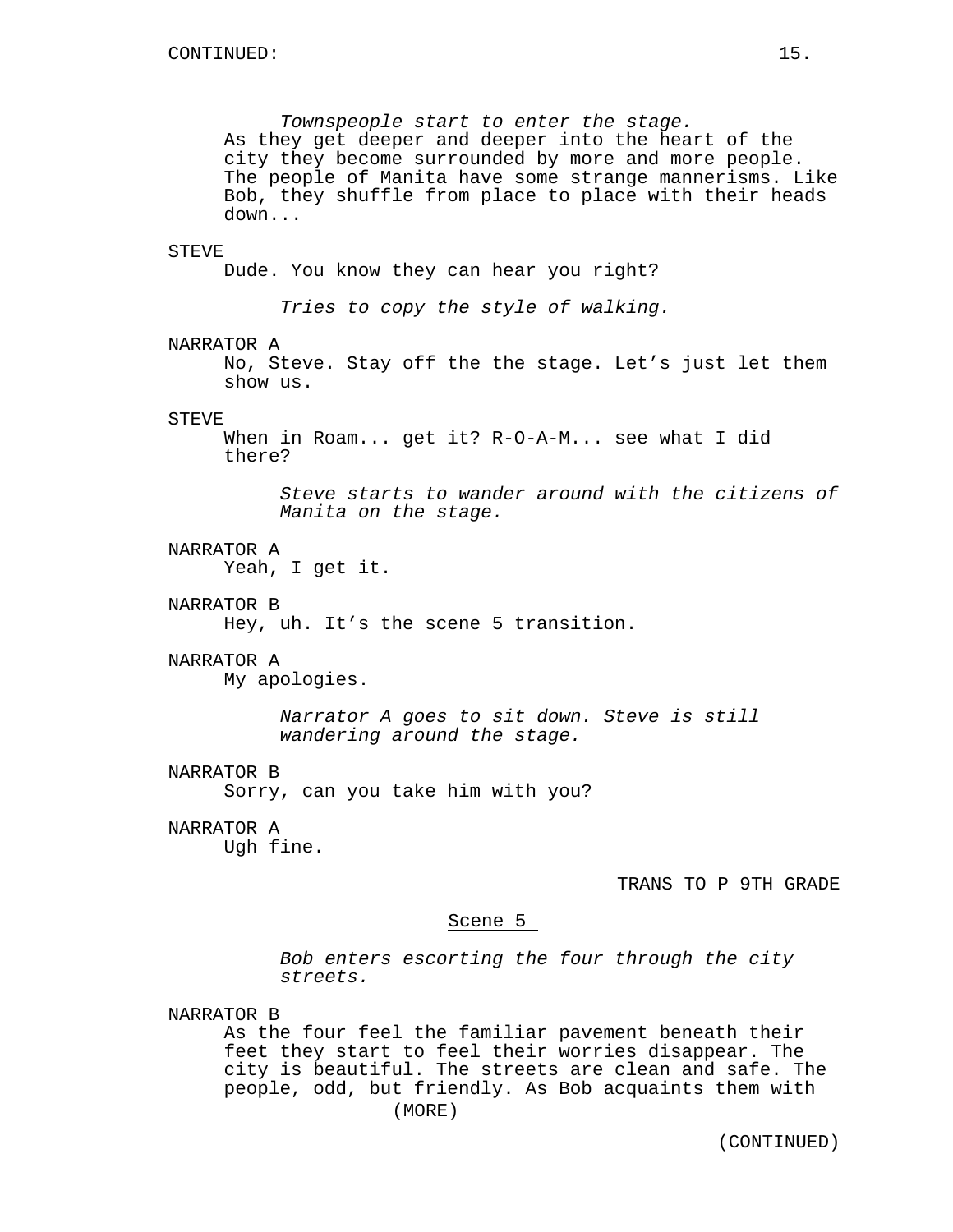NARRATOR B (cont'd) the city and points out landmarks, everyone's fear of this new land starts to disappear. BOB Welcome to the city of Manita! To your left you will find the University, and to the left is city hall. HAROLD Wow! It's beautiful! CITIZEN Hi! Welcome! See you at dinner later! BOB Dee-dee-no-ni CITIZEN Blerrr! JAKE Come on Harold, take a selfie with me! HAROLD Who? What? Me? JAKE Of course you! Come here! *Grabs Harold around the shoulder and takes a selfie with him.* HAROLD (Yoda voice) Pretty you are! BRAD Gross. Dude, she's just trying to make me jealous. CITIZEN Hi! Welcome! See you at dinner! BOB Dee-dee-no-ni CITIZEN Blerrr! BOB And this architectural masterpiece is the library.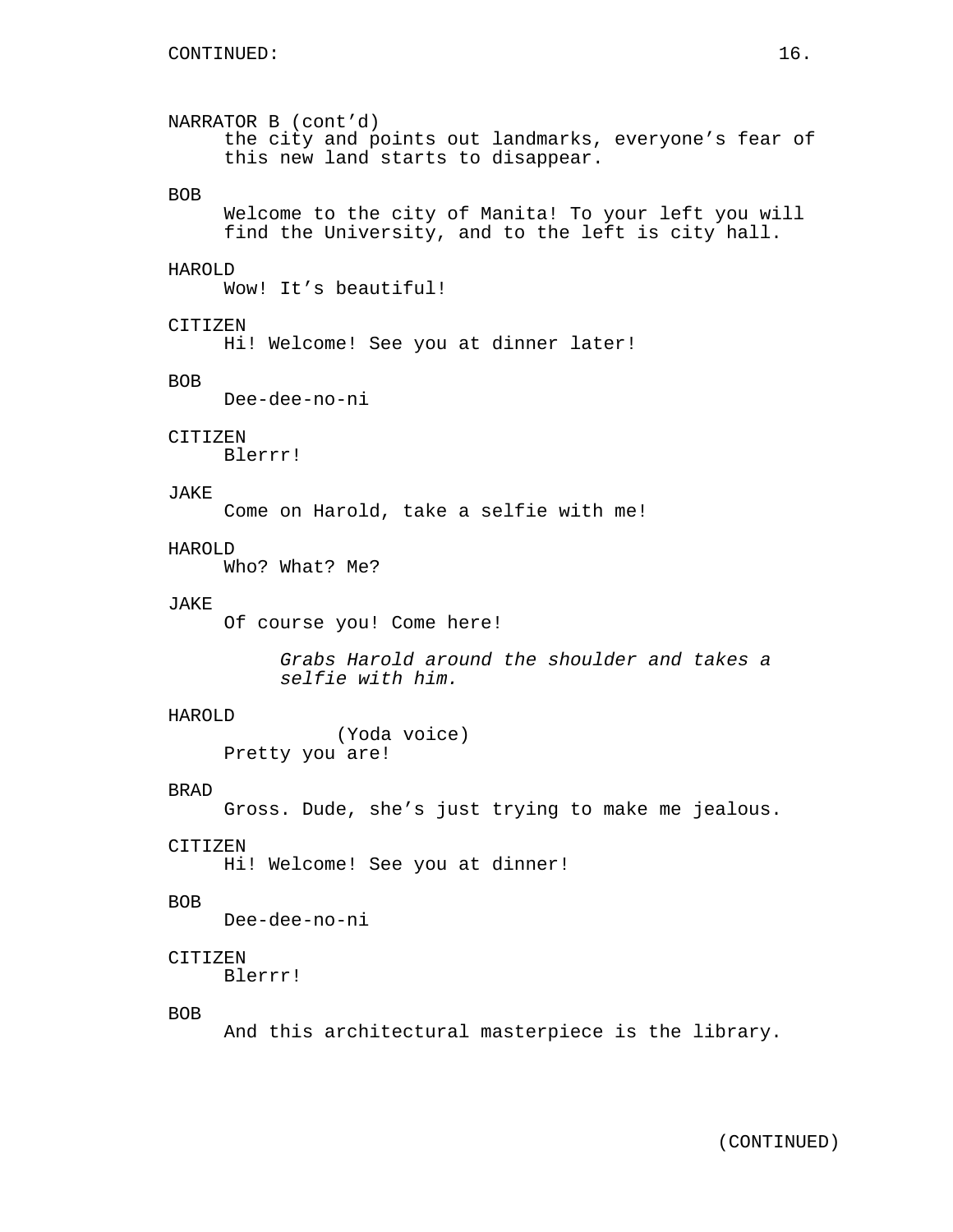### ANNIE

Oh... My... God...

# CITIZEN

Hi, welcome! See you at dinner!

### BOB

Dee-dee-no-ni

### CITIZEN

Blerrr!

## HAROLD

What language is that?

### BOB

It's Manitan. You might be wondering about dinner... um... well... Whenever we have um.. visitors in Manita we always have a special welcome dinner sort of a... ceremony... to um... welcome our um...visitors.

#### ANNIE

That's nice but we can't stay. We need to get back home. Our parents are probably worried right now.

## BRAD

Yeah, I have practice in like... 30 minutes.

#### JAKE

Nobody cares, Brad.

#### BOB

Well, um... nobody has ever not stayed for dinner. Let me show you where you'd get to stay. It may change your mind.

### NARRATOR B

Bob shows them to a beautiful building down the street. They take the elevator to the 61st floor and find themselves in a hallway lined with doors. Bob opens one of the doors for Brad.

#### BOB

Brad, It sounds like you like football. Well if you decide to stay in Manita, this is the heaven you will get to live in every day.

## NARRATOR B

Brad steps into his room and suddenly looks down to see the Super Bowl trophy in his hands. He looks around and sees perfect green turf below his feet and a stadium of fans all around.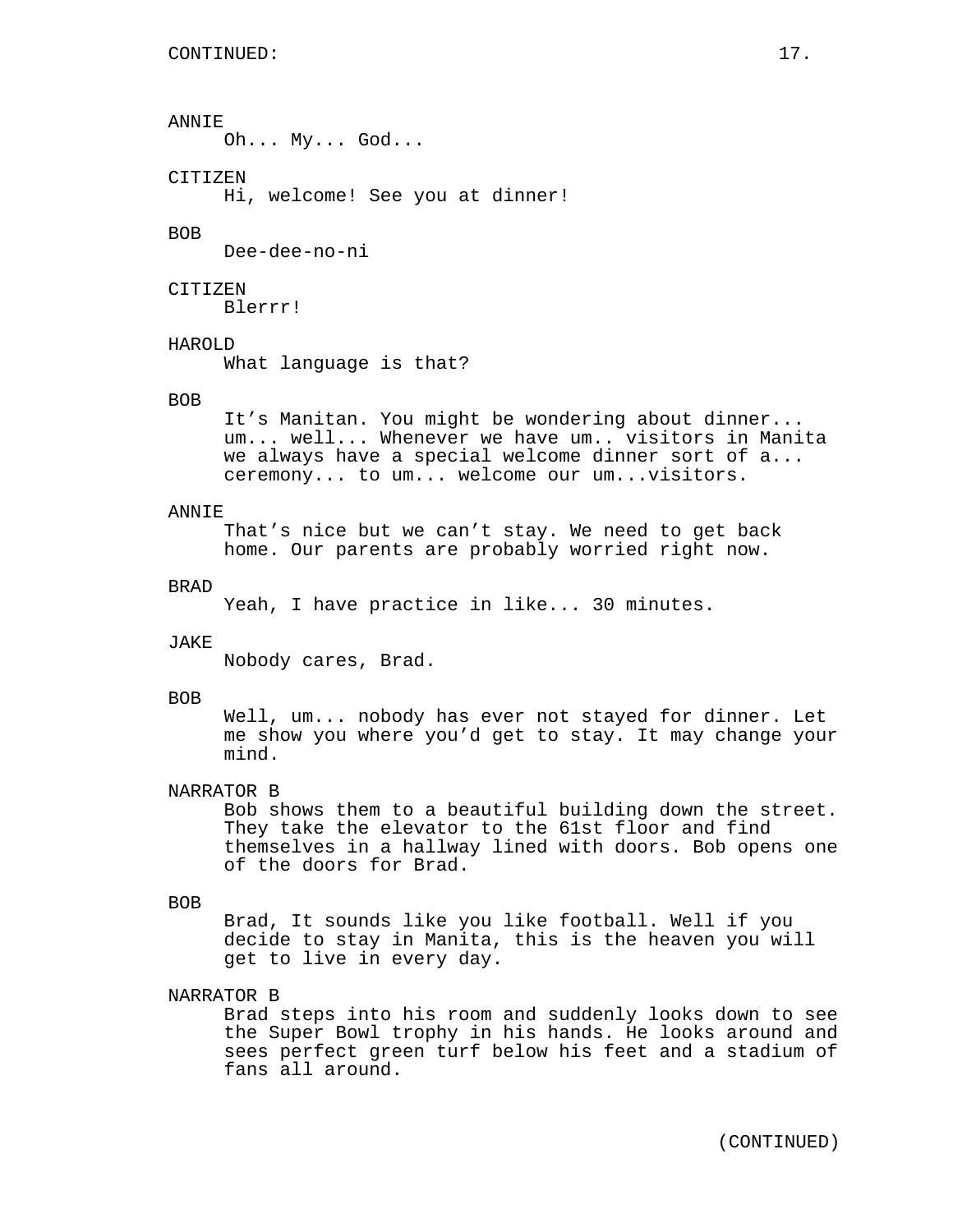## BRAD

Is is heaven...

## BOB

Almost. It's your heaven. Built just for you. Stay and enjoy it as long as you like.

#### HAROLD

Oooh! Do me next! What's in my room?

## NARRATOR B

Bob opens the next door for Harold. He steps in to find himself in a beautiful castle floating on a cloud.

### HAROLD

(Gasps!) It's beautiful! What is it?

#### BOB

It's everything you've ever wanted. A school for young Hobbit space wizards!

## HAROLD

The one I wrote about on my blog?!

#### BOB

That's right Harold.

#### HAROLD

Wow!

#### NARRATOR B

Bob opens the next door for Jake, she steps in to see a social media control center with huge dedicated screens for Instagram, Snapchat, you name it. The room is filled with staff members busily working and a view overlooking the city and nearby mall.

### BOB

Jake, I know you've had a rough day, but now all of this is yours. See that tall man over there? That's Mateo, your personal photographer. And Angela your personal assistant will take care of all your needs.

### JAKE

(mesmerized) Personal... photographer...

### NARRATOR B

Bob leaves a drooling Jake and opens the final door for a very skeptical Annie.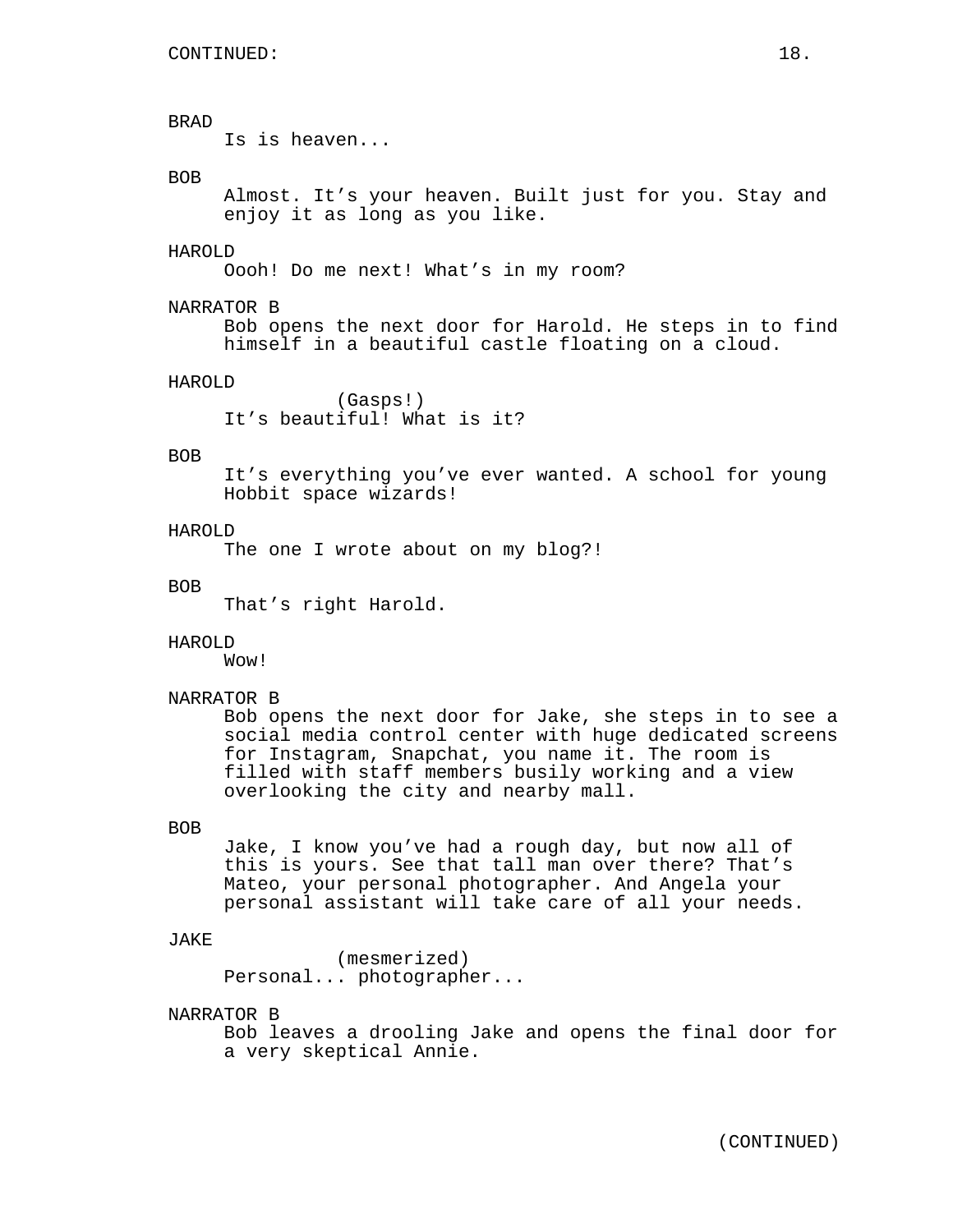#### ANNIE

Look Sir, I appreciate the hospitality but we really have to get back.

## BOB

Behold... the world at your fingertips.

### NARRATOR B

Annie enters the room and sees an endless row of library shelves with a warm glowing light in the distance.

## ANNIE

It's... it's...

### BOB

It's every book that's ever been written and ever will be written... all at your fingertips. When you're here time stops. You can read all day with nobody to ask you to watch your siblings, or take out the trash. If you stay, you can read everything and know everything.

## ANNIE

Everything...

#### BOB

So will you guys be staying for dinner?

## ANNIE/BRAD/JAKE/HAROLD

We want to stay... forever.

#### BOB

Great! I'll leave you for now and return to escort you to dinner later.

*Bob exits*

#### NARRATOR B

Brad, Harold, Jake, and Annie had each found their utopia. All worries of returning home vanished. They found the place where dreams were real and could stay for as long as they wanted without worrying about time passing them by. But things aren't always what they seem.

TRANS TO P 10TH GRADE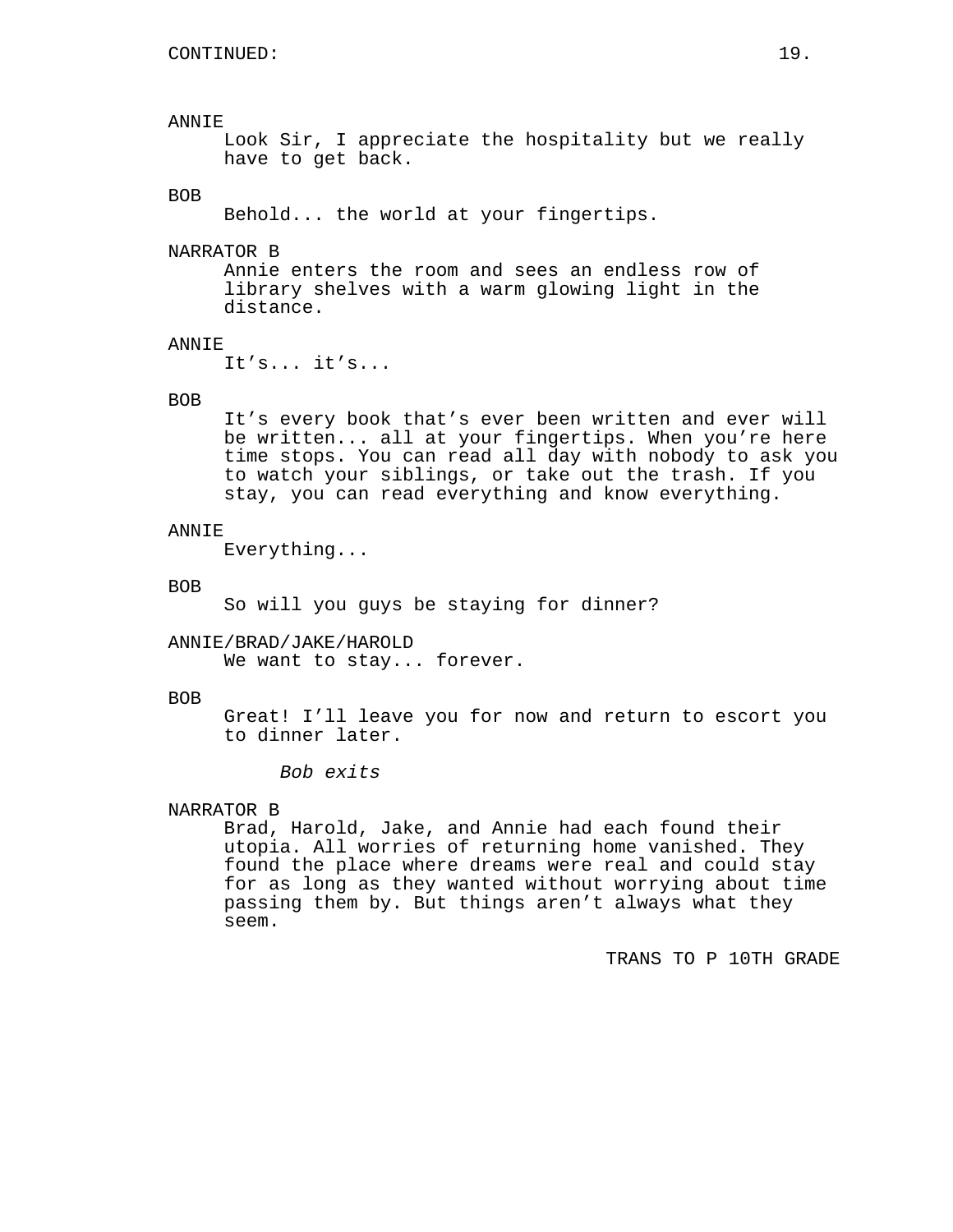## Scene 6

*Bob escorts Annie, Harold, Brad and Jake to their Circle of Life celebration.*

### BOB

I see you have all enjoyed your rooms.

#### ANNIE

We never want to leave this place.

#### BOB

And you don't think you're going to miss your parents.

#### JAKE

Who cares! We want to stay.

#### BOB

Great! Follow me right this way to your Circle of Life Cele - er well your Welcome celebration.

#### HAROLD

Circle of Life celebration? Is that like a Lion King party?

## BOB

Lion King?

### HAROLD

Yeah, you know like... (sings opening of Circle of Life) African plains, Drums, Animals, puppets... Disney?

#### BOB

Ahhh... yes precisely. The Lion King. Of course Sometimes we um, just like to throw a little theme party to make our guests feel welcome. Have a seat.

#### NARRATOR A

Bob welcomes the four to the Circle of Life celebration. They look around to see a feast fit for kings.

#### BRAD

I feel like such a rock star today.

## JAKE

Well I am a rock star today. I got 13,000 more followers since we got here. I don't even care that you broke up with me anymore.

*Bob speaks with one of the townspeople to tell them to teleport in some Drummers*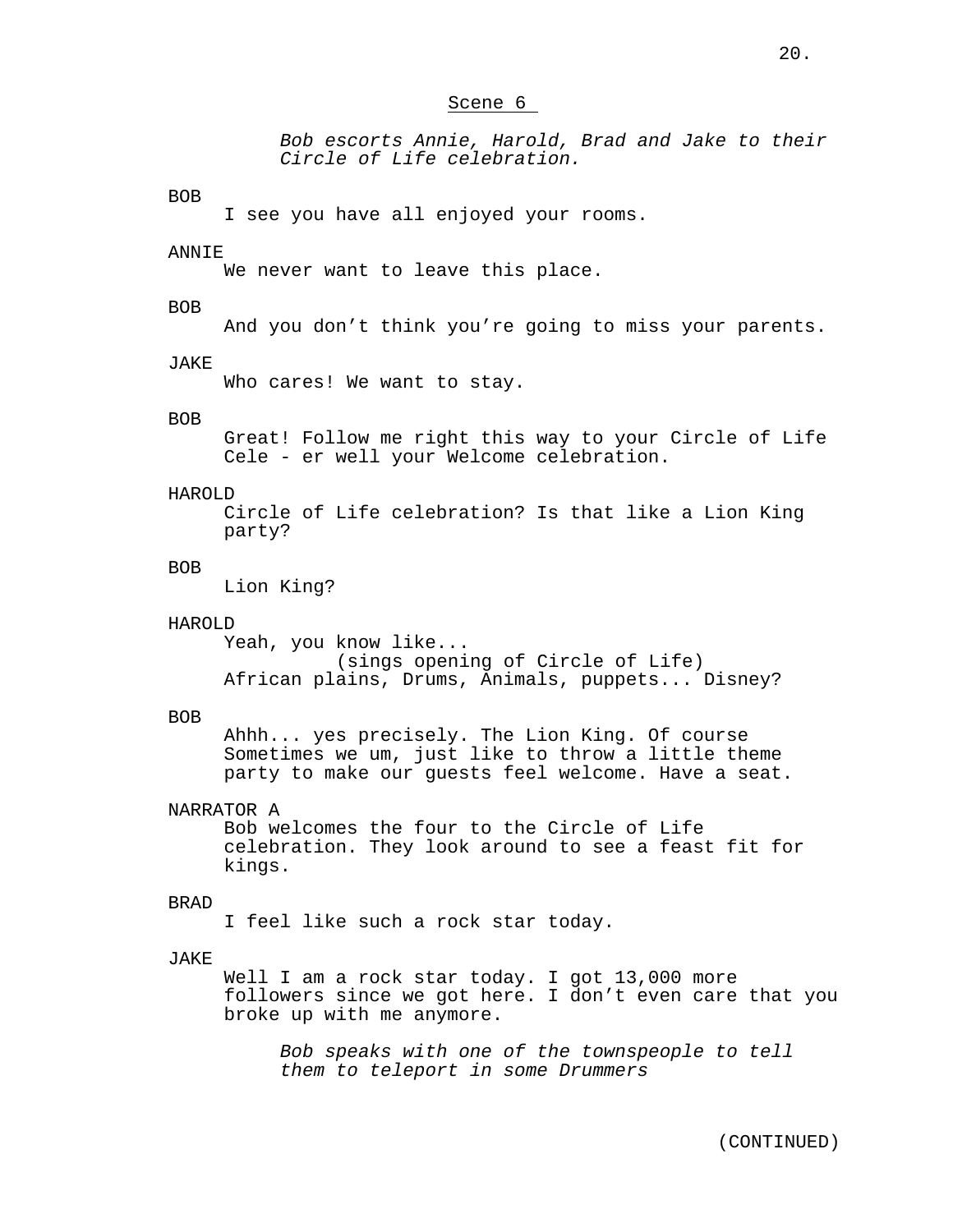## BOB

Tee-tee-tee-boo-beep

## CITIZEN

Lessy wanaru?

### BOB

Pudu pudu biru, a "Lion King" drumu. Hanapia.

### CITIZEN

Ga-di!

## HAROLD

(to Annie)

Their language is so interesting. It reminds me of a made up language from a book I read once, but I can't quite figure out the tonality. Maybe something about teleporting musicians? No that can't be right...

### BRAD

What do you like speak pig Latin or something.

## HAROLD

Of course, a child could do that. I speak six languages, including Elfish.

### ANNIE

These things come out of your mouth and it's like you want him to beat you up or something...

*Bob brings out a very confused troop of performers onto the stage.*

## NARRATOR A

And just like that the party begins. Bob welcomes everyone to the celebration and the people of Manita throw salt into the air to anoint the newcomers citizens of Manita. The smell of the feast is intoxicating

#### STEVE

Man this is making my super hungry.

## NARRATOR A

Hold that thought.

## BOB

I'd like to introduce our entertainment for the evening. In the spirit of this Circle of Life celebration, like from the Lion King, we welcome a traditional African dance troop fresh from their Midwestern tour! (Applause)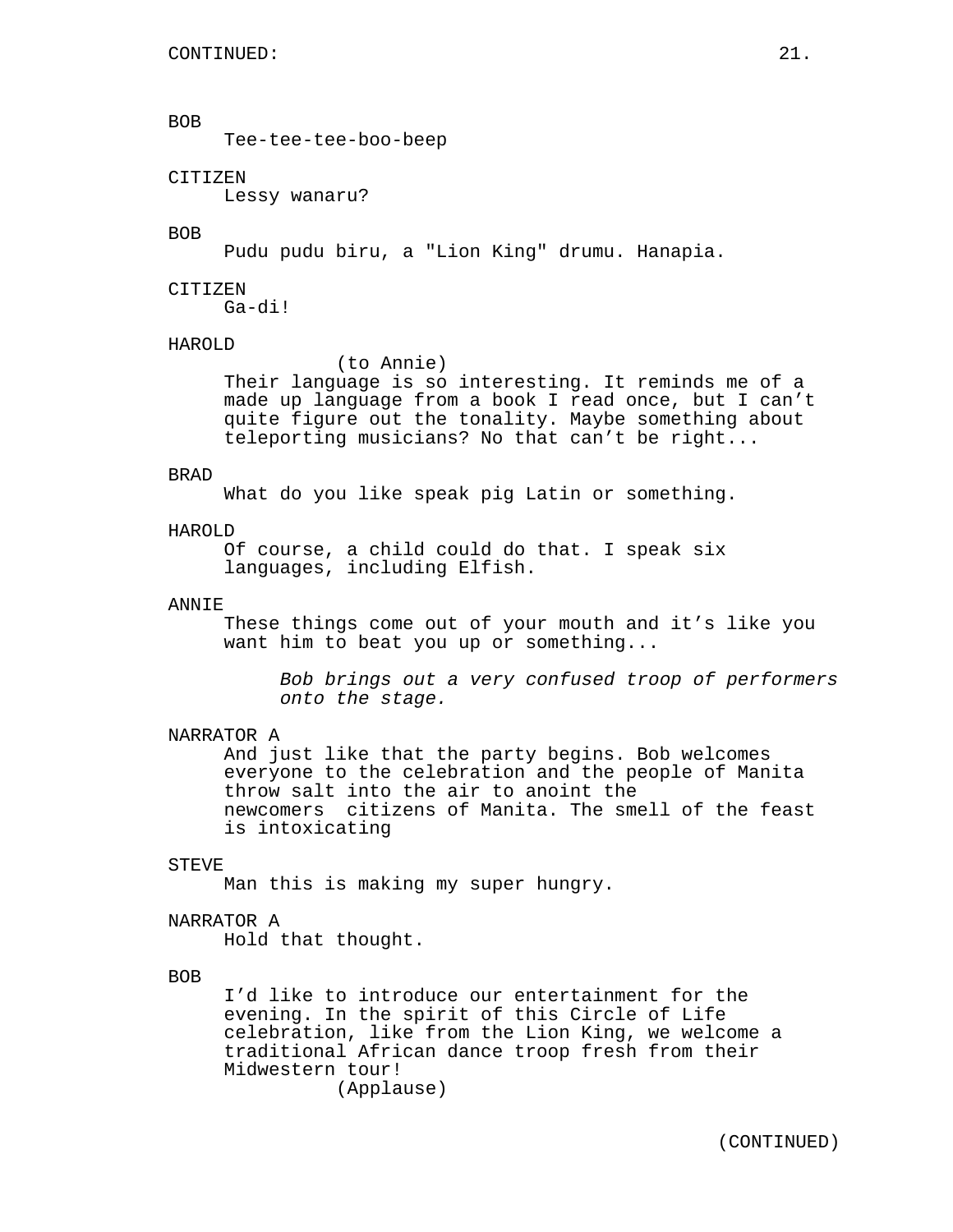*Musicians enter the stage, very confused.*

#### MUSICIAN

Hi, um. Well actually this music is from West Africa, not Kenya... but I guess a gig's a gig.

### MUSICIAN

Where are we?

*African ensemble begins to perform.*

#### NARRATOR A

As the musicians play on, Harold can't help but continue to overhear surrounding conversations. Slowly he pieces together the language he's hearing.

## HAROLD

Annie, It sounds like their talking about dinner... or something about cooking...

#### ANNIE

Just enjoy the show Harold.

#### HAROLD

Holy Hogwarts! We're the dinner! Guys, they're going to eat us!

## ANNIE

Harold, that's a terrible stereotype to perpetuate.

#### HAROLD

No, not them... THEM.

*Points to Bob and the Manita citizens.*

#### JAKE

What?

## BRAD

Nobody's gonna eat me. I can take 'em.

#### HAROLD

Maybe individually but not the whole city.

*The citizens start to pull silver wear from their pockets.*

### ANNIE

Harold are you positive?

#### HAROLD

Run!!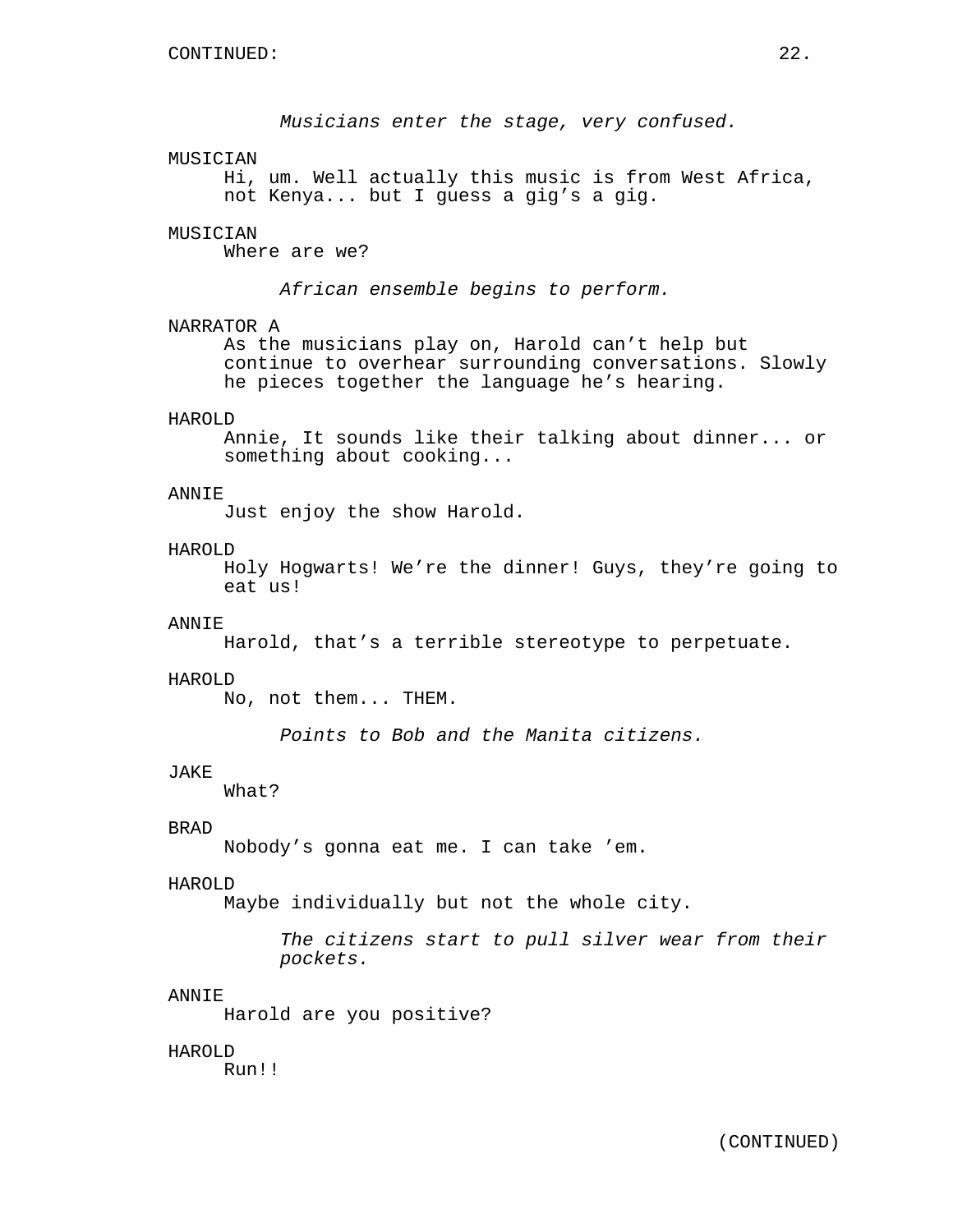# NARRATOR A

Annie, Harold, Jake, and Brad sneak out of the celebration. A few moments later the citizens notice and start to chase after them.

## STEVE

Wow, this is getting exciting!

#### BOB

They're gone! Vreeeee Vreeee bi bu bi!

*The confused band stops playing once everyone leaves*

### MUSICIAN

So... I don't know where we are, but I don't think we're in Kansas anymore.

> *The four run across the stage again, chased by the citizens*

## BRAD

RUN!!

*Everyone has run by, the musicians are on a blank stage.*

## MUSICIAN

Are we even going to get paid for this gig?

*Everyone crosses the stage again, chasing the four.*

### HAROLD

They're going to eat you!

## MUSICIANS

Ahhhh!!!

*Musicians run off stage.*

### STEVE

(rapidly to Narrator A) What happens next? Do they survive? Do they get eaten? What happens to the performers? Did THEY get eaten? Come on man get up here and keep reading!

### NARRATOR A

It's all you Narrator B

*Steve runs over to Narrator B*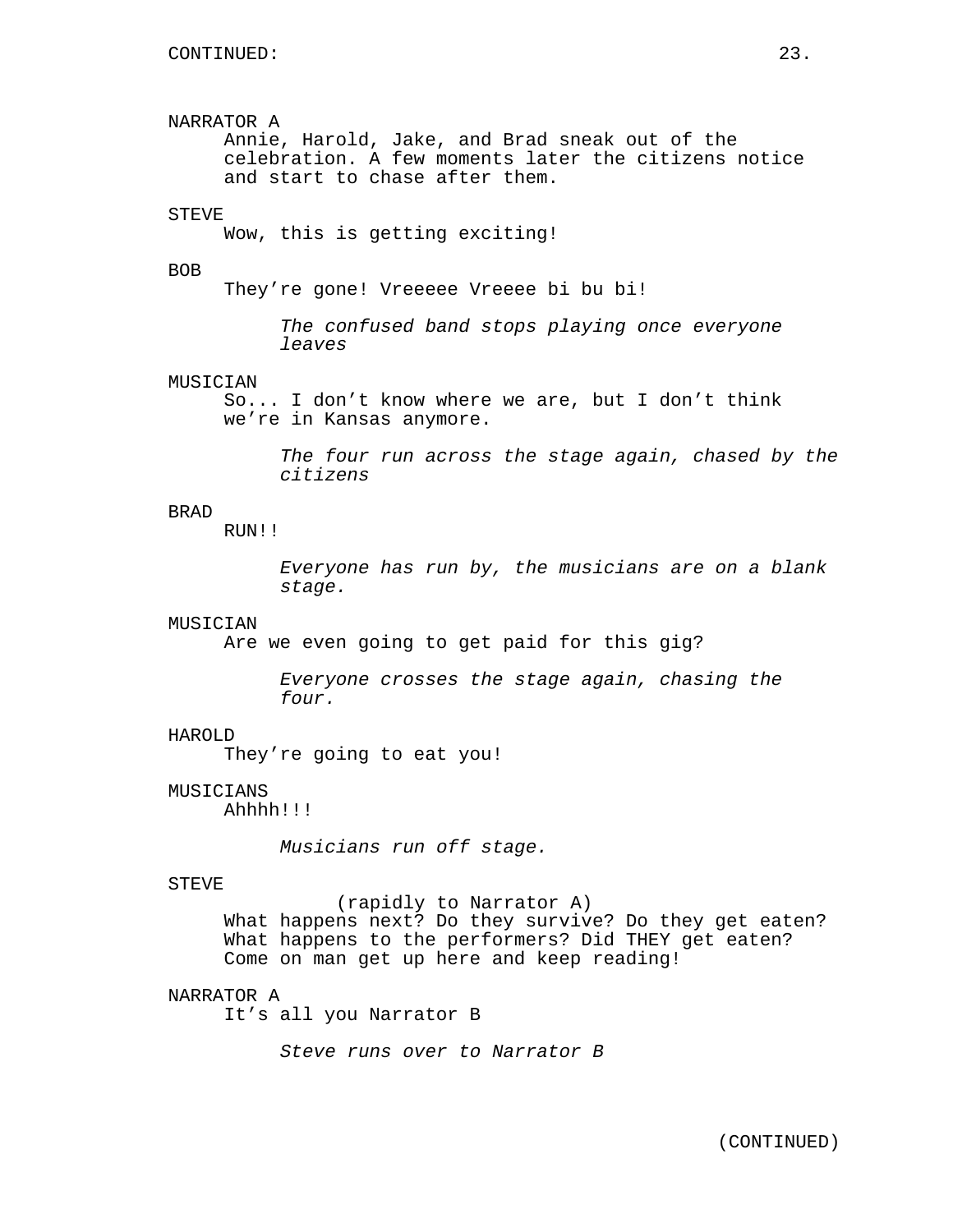STEVE

(rapidly to Narrator B) What happens next? Do they survive? Do they get eaten? What happens to the performers? Did THEY get eaten?

NARRATOR B

I did not request a sidekick.

NARRATOR A

Wow. Whatever happened to loyalty?

STEVE

(To Narrator A) You're still my boo. Nothin' but love my friend. (To Narrator B) Go! Go! Go! Get to the story!

TRANS TO P 9TH GRADE

### Scene 7

*Annie, Harold, Brad, and Jake run into the jungle to escape Manita.*

## NARRATOR B

Ok. Annie, Harold, Brad and Jake escape into the jungle. They run and run and run on tired feet through the city streets until finally the pavement starts to become the soft soil of safety. With every step they gain distance from the citizens of Manita until the ferns and trees create a thick shield between them and the cannibals.

## BRAD

I think we lost them.

#### HAROLD

(breathing heavily) Oh thank God!

## ANNIE

I can't believe they abused the use of traditional African music to trick us!

## HAROLD

We almost just got eaten and you're worried about cultural appropriation right now?

### BRAD

Yeah! Who cares about cultural ap-proportions or whatever.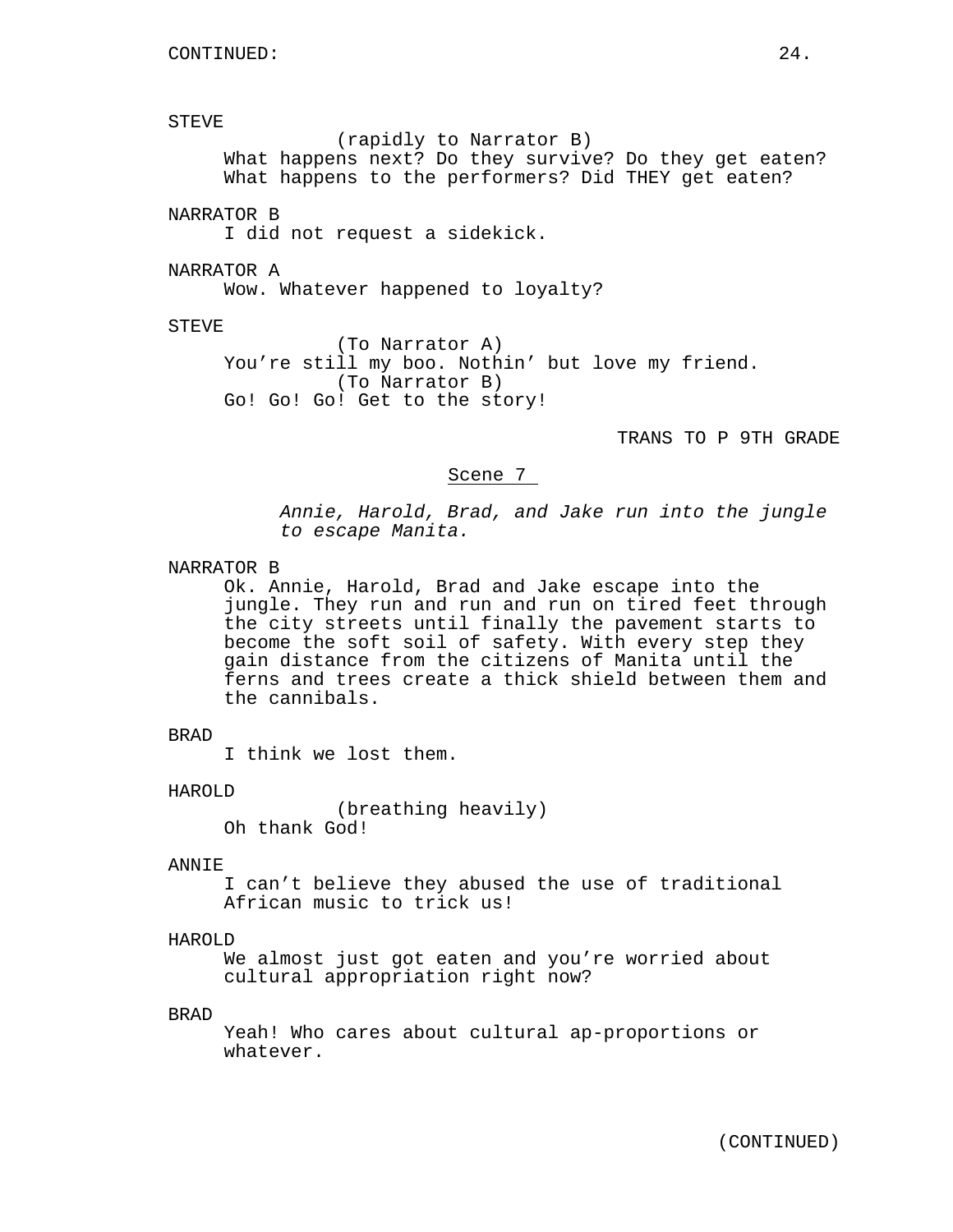#### ANNIE

Hey. Somebody's got to fight the fight. We should have tried to save them too.

### BRAD

Why? I say fend for yourself. Only person you can count on is yourself.

#### JAKE

Oh is that so Mr. "we came from the city, let's go to the city"?? You were the one that strong armed us into going there just like YOU decided we were broken up before you even told ME.

#### ANNIE

Oh! Suddenly Princess "No! I can't get dirty! Where's my cell signal!" thinks it's all Brad's fault we ended up there? You are just as much to blame!

#### HAROLD

Enough! Stop fighting! We all decided to follow Bob there and we all got lured by it's charms. Even you Annie. The important thing is we're safe now in the jungle.

#### JAKE

You know, Harold. You saved our lives. Thank you.

*Hugs Harold*

#### STEVE

Awe...

## HAROLD

I'm um...I'm um...

#### ANNIE

He says "you're welcome". Ok, we're safe in the jungle, but we have to figure out how to get home. We have to keep moving.

### NARRATOR B

The four keep walking through the jungle, searching for signs of life, the worm hole, food, anything that would help them find their way home. After hours of walking in darkness, they find a protected grove of trees and sleep, each taking turns staying awake to watch over and protect the others. As they dream, they start to remember all the wonderful things about home. The shelter, the food, the love from their families. Gone were the frustrations over all the things that drove them to the park that day to seek an escape from their home, the dirty streets, the traffic, the smog, the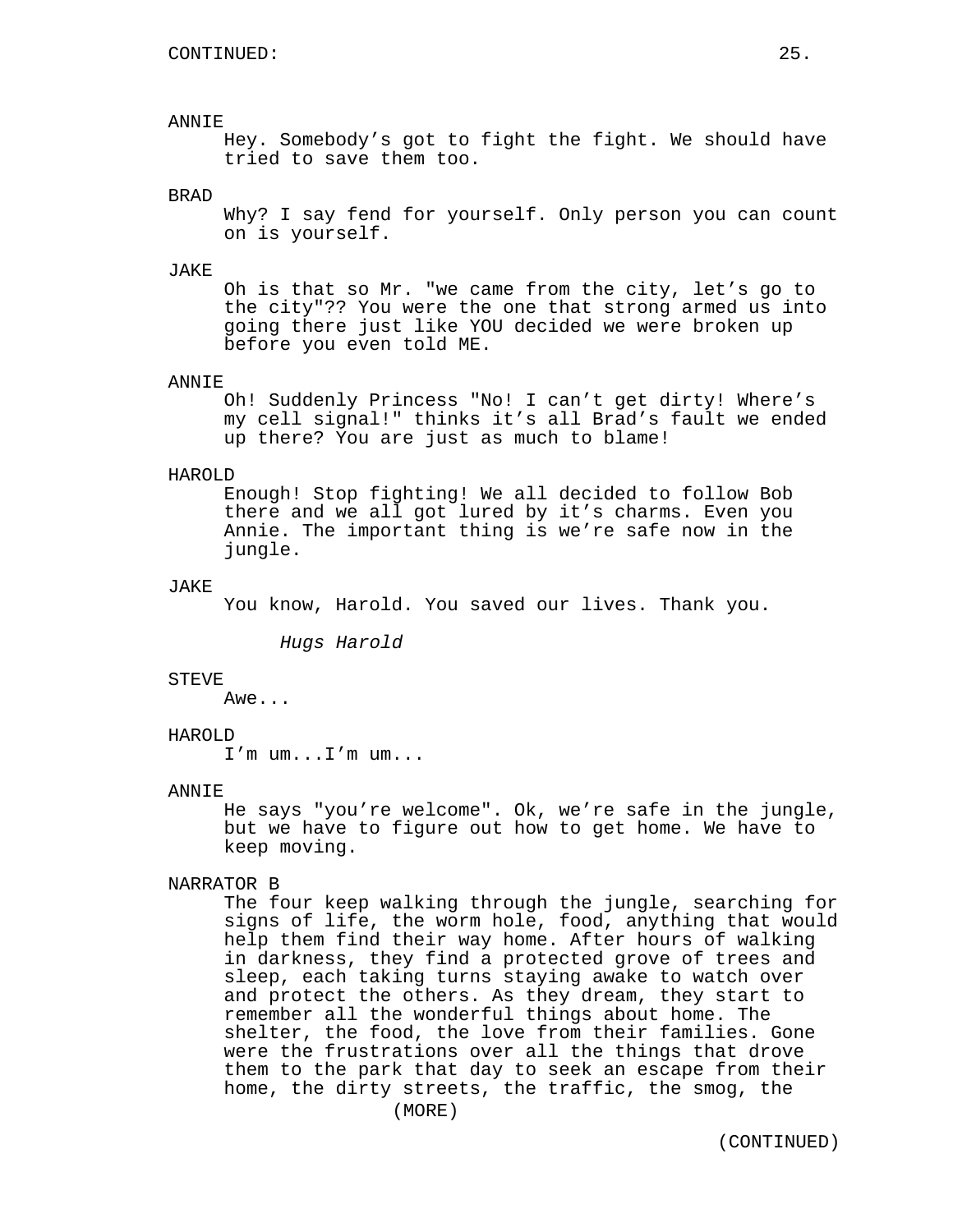## NARRATOR B (cont'd)

noise, the pressure to get into college, the pressure to achieve greatness, the pressure to fit in. All of the every day struggles they faced back home --- well those struggles started to become luxuries they longed for. As the sun rose and marked a new day, and a new determination to get home. And then suddenly, a new hope.

*Brad is on lookout duty as the others sleep and hear something in the distance.*

BRAD

Guys?.... Guys?.... Guys! I hear people, wake up! Let's go!

*They exit the stage*

TRANS TO P 10TH GRADE

### Scene 8

*Froida and Pavlova are enjoying a morning coffee in the small town of Analizi.*

#### FROIDA

Yes Pavlova, I hear that this is causing you pain, but what I'm saying is, the reason he never puts the toilet seat down is because his mother never made his father put the toilet seat down. Since he sees you in the image of his mother, when you tell him to put the toilet seat down, all he hears is, "your mother loved you more than I do".

#### PAVLOVA

I don't know, Froida. That seems like a reach. I don't think his mother has anything to do with the toilet seat. I think if I just attach a bell to the seat, eventually he'll condition to it and start remembering to put it down.

#### FROIDA

Pavlova, what makes you feel like men can be conditioned? Did your father respond to bells when you were younger?

#### PAVLOVA

Well I didn't ring a bell for him.

*Harold, Annie, Jake, and Brad enter the scene*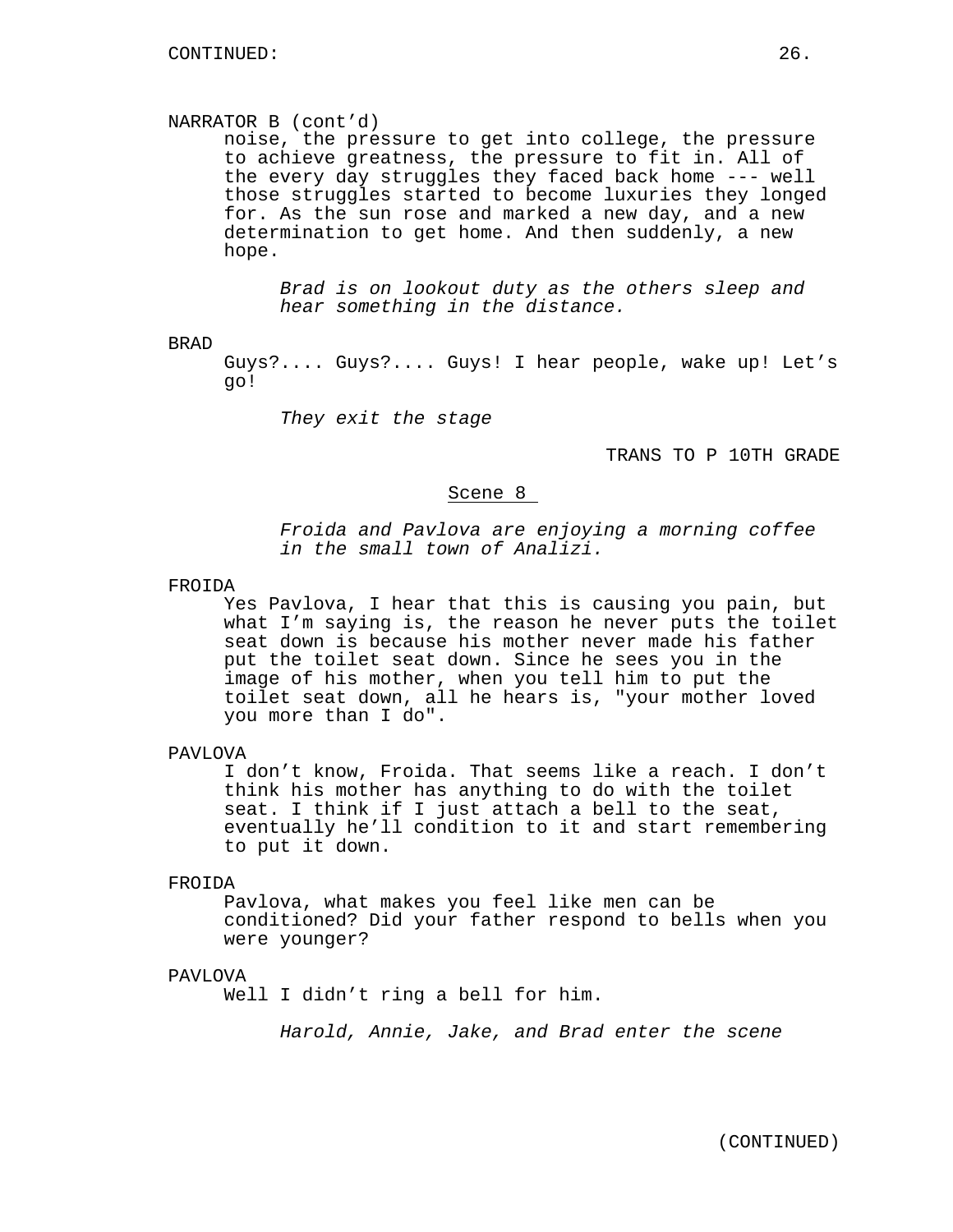FROIDA And how did that make you feel? PAVLOVA Froida, I think we have company. FROIDA It made you feel like you had company? PAVOLVA No, turn around. FROIDA Oh well hello dears! Welcome! What brings you here? BRAD Don't come any closer! PAVLOVA Don't worry son, this is a safe space. What's brings you here? ANNIE We are trying to find our way home to Los Angeles, but we can't find the space portal that we-- HAROLD Wormhole. For the last time, it's a wormhole. JAKE Please don't eat us! My parents will kill me if you eat us! ANNIE Still going with that line are you? FROIDA My loves, have you just come from Manita? HAROLD Yes! How did you know? PAVLOVA

We can spot PTSD quite easily. I must say, I've never seen anyone escape the allure of Manita. The city is like a bright light, and visitors who come across it are like moths. Those two don't mix well.

### JAKE

That's because they eat you!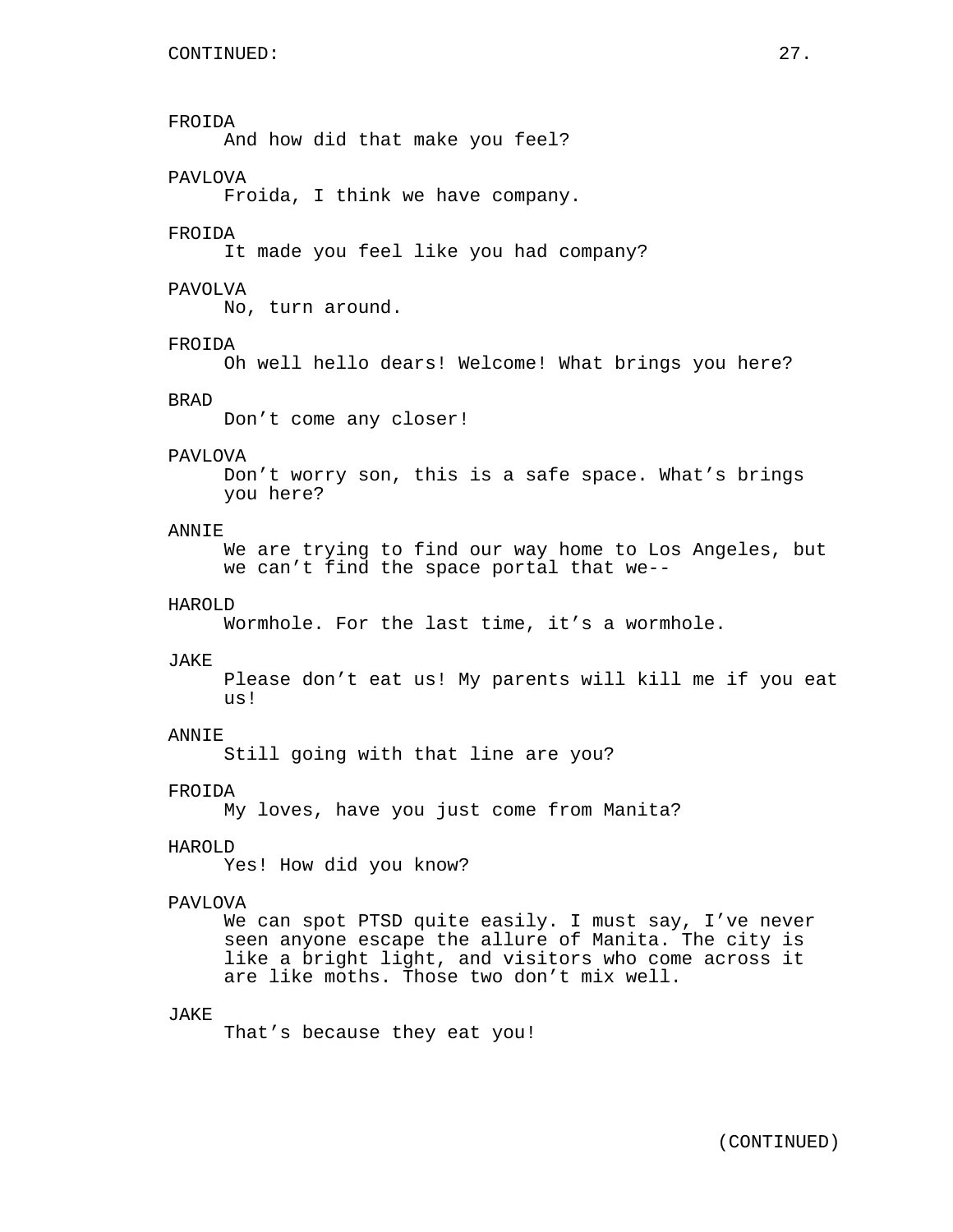### FROIDA

Don't worry friends, this is a safe space. We've heard that the citizens of Manita have become so plugged-in that they forgot to tend to their lands and cattle and their meat source went extinct. It's a miracle you escaped!

### PAVLOVA

I thought you didn't believe in miracles!

#### FROIDA

Don't mind her. We were just finishing up a session. Please feel free to join us.

### BRAD

Oh like a practice session?

#### PAVLOVA

No, a counseling session. My name is Pavlova, and this is Froida, my therapist!

### ANNIE

Finally, normal people!

### JAKE

What do you do Pavlova?

## PAVLOVA

I'm also a psychologist. I'm Froida's psychologist. We're all psychologists here!

#### STEVE

Is that legal?

## NARRATOR A

Well what is Legal really? This is a made up world we're talking about. The laws we live by, don't apply to them.

### STEVE

Well that shouldn't be legal.

## NARRATOR A

Don't mind him...

(back to the audience)

Froida and Pavlova promise to help them find their way back home, but first take them through their quaint town. The quiet countryside and cobblestone streets are peaceful and Froida and Pavlova put them at ease.

#### FROIDA

See that's Lana, she is a master in behavioral psychology. She's Sarah's shrink.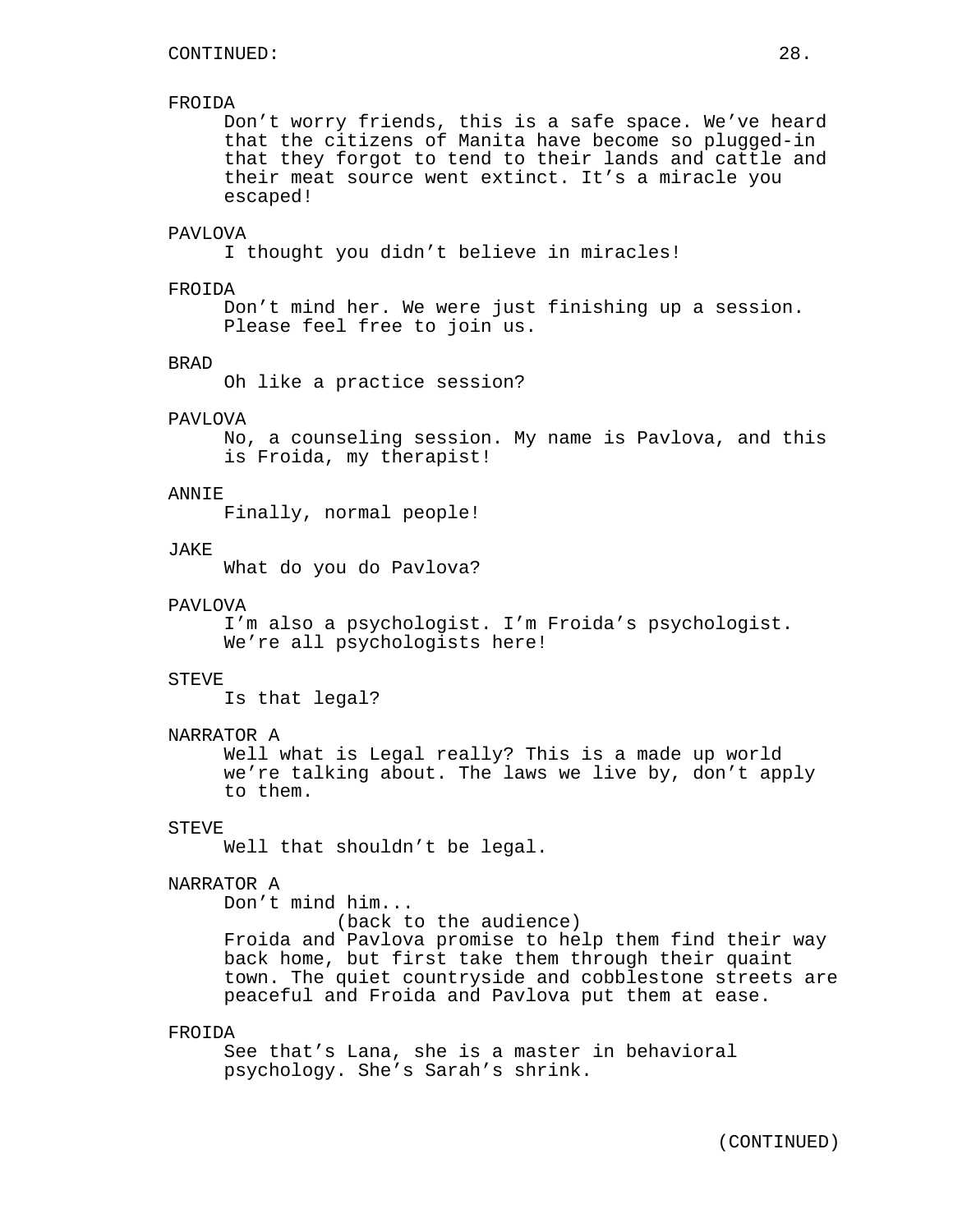#### LANA

Hello, how do you do?

## STEVE

So, clearly no doctor-patient confidentiality.

#### NARRATOR A

It's called the willing suspension of disbelieve, Steve. You should try it.

## PAVLOVA

There's Sarah, she's an expert in cognitive psychology.

### SARAH

Hi ladies! Feeling motivated and ready for today?

## PAVLOVA

Sarah is actually Patrica's shrink. Where is Patricia?

### BRAD

Who cares about Patricia, where are all the men?

#### FROIDA

(laughing)

Oh good lord child, they're obviously at home where they belong.

## BRAD

I'm sorry, what?

#### PAVLOVA

Well of course loves, somebody has to grow the garden, maintain our homes, and hunt for food.

#### ANNIE

So wait... the women work and the men stay at home and raise the kids and make YOUR sandwiches?

## FROIDA

That's right!

#### STEVE

Ok, THAT has to be illegal

## NARRATOR A

Annie becomes intrigued by the matriarchal society of Analizi and asks question after question about their world lead by strong women.

#### ANNIE

This is amazing! You've built an entire world on agrarian principals and modern psychology. You live off the earth with no harm to others or to the land and spend all day nurturing your minds and souls?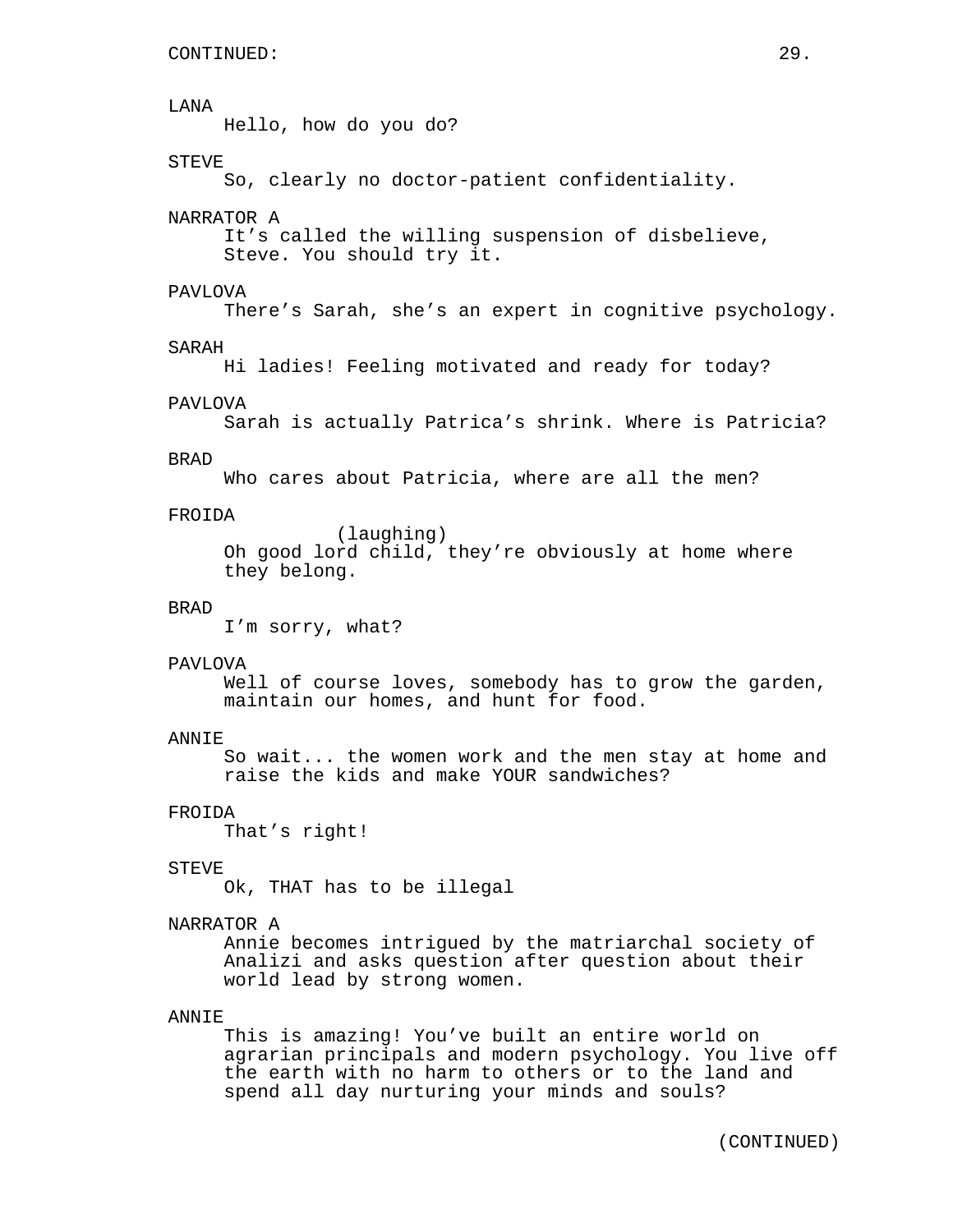## PAVLOVA

That's right!

## HAROLD

Annie, I'm not sure I'm comfortabl--

#### ANNIE

Harold!

## FROIDA

Easy Annie, our society isn't about power, it's about unyielding maternal love.

### ANNIE

Sorry. I love it here.

### JAKE

Look, feminism is great and all but we've got to get home.

### BRAD

Yeah, you said you know how we can get home. You have to help.

## FROIDA

We do but we wouldn't be doing our jobs if we didn't get to the bottom of your troubles first. Brad, you seem to have something you're trying to prove to someone.

## BRAD

Just myself, to recruiters.

### PAVLOVA

I'm sure it feels that way, but aren't you also trying to prove something to your father?

#### BRAD

My father? No. My father left years ago. Who cares what he thinks.

### FROIDA

Ah, ha! That's it!

## JAKE

I thought you said he died?

### BRAD

He might as well have.

#### FROIDA

Brad, your father's approval is clearly very important to you. But Football isn't a band-aid. You can't keep (MORE)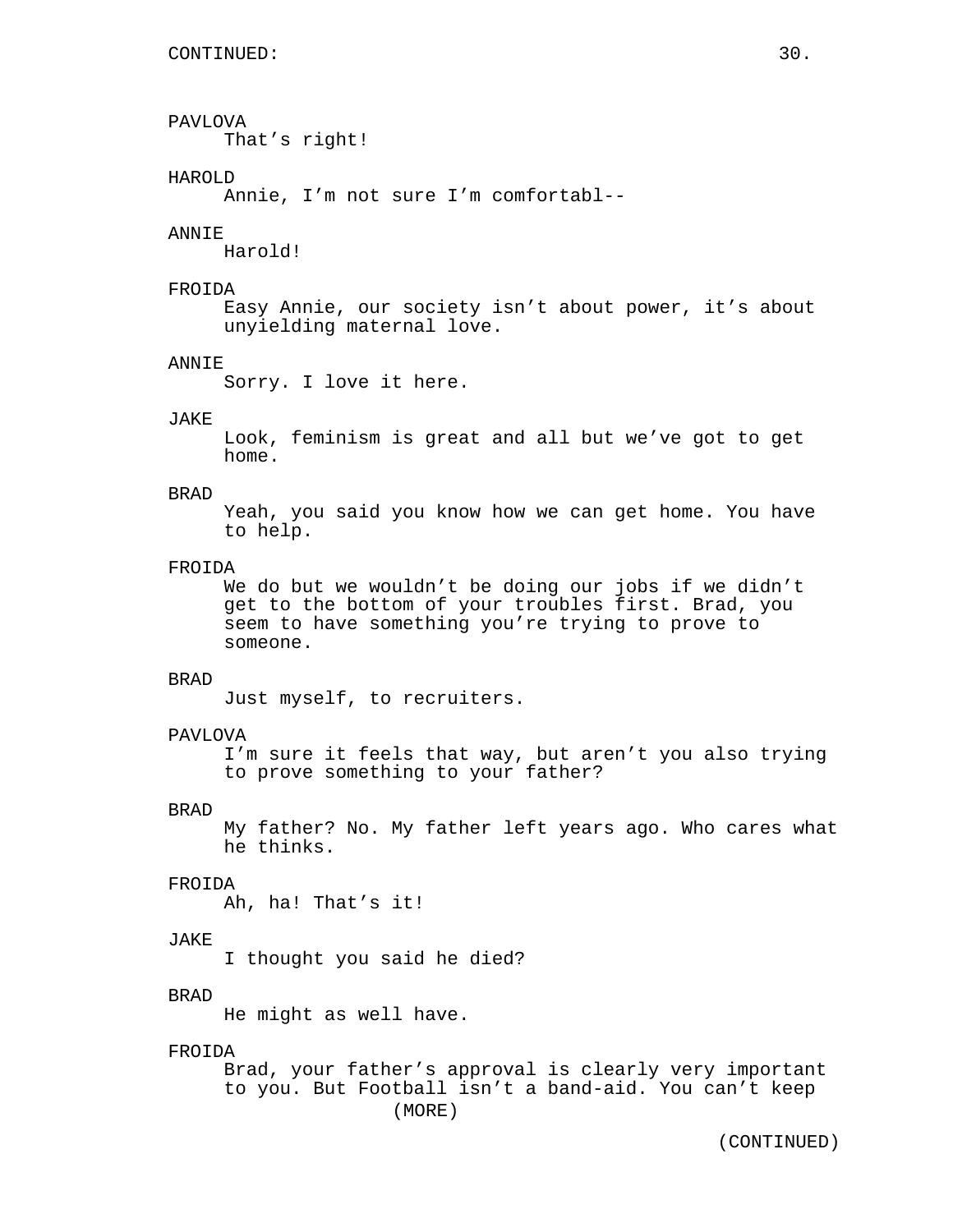## FROIDA (cont'd)

abandoning others like your father abandoned you just to keep proving to him that you deserve love.

### PAVLOVA

These memories are obviously causing you great pain. What do you say Froida, I'm thinking Phylaxatran would be a good fit for him. you know, just to give him that laser focus during football games?

### FROIDA

I couldn't agree more. Here's a prescription. Watch out for the diarrhea. And Jake, you seem to respond to the news that Brad's father left? Is there a reason?

### HAROLD

Hey, I'm going to make this real quick for you, I already know I have ADHD. Can we go home now?

## PAVLOVA

ADHD you say? Have you tried medication?

## HAROLD

My parents have put me on all of them. Yes.

#### PAVLOVA

Even Drobugle?

## HAROLD

Drobugle?

#### PAVLOVA

That's right.

#### HAROLD

Well no I quess I haven't tried that one.

#### PAVLOVA

Wonderful! My patients have had great results with it. Here you go. May cause seizures, death, blah, blah, blah...

### HAROLD

Death? I'm not sure that's worth it...

## FROIDA

Jake, what is it about Brad's father's abandonment that is bringing up feelings for you?

### JAKE

Look lady, I literally just want to get out of here.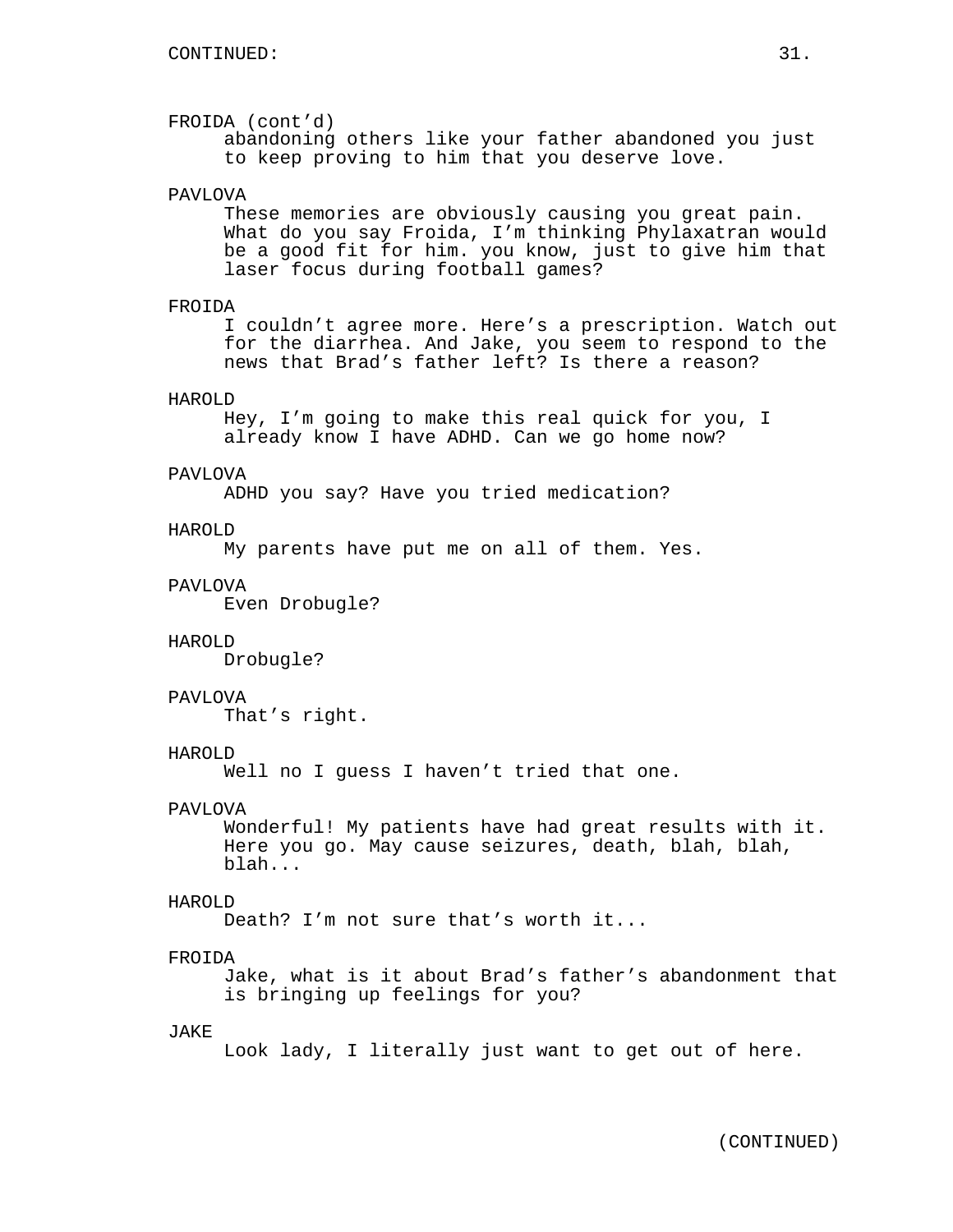#### ANNIE

I love this place, but Jake's right. It's selfish of me to keep us here when we need to get home.

## FROIDA

All in good time, but first we need to get to the bottom of what's troubling Jake.

## JAKE

I'm fine.

#### HAROLD

Jake, It's ok. We're all in this together.

## **JAKE**

Oh please, like you even know me.

#### HAROLD

I know that you're beautiful. Even if you didn't wear makeup I'd still think you were beautiful.

## JAKE

I know I'm beautiful. That's what I am. Pretty. You don't get 19,000 followers in high school without being flawless.

#### HAROLD

Look, I know I want to go home. But these ladies just want to help. I may not be cool, or popular like you, but I embraced me a long time ago. I'm a geek. But I like being a geek. I feel like maybe there's someone hiding inside Jake.

#### JAKE

Are you calling me fat?

#### HAROLD

No! No! Of course not! But if you were fat, that would be ok...

### BRAD

She's probably just mad I broke her heart. Jake, like, I'm sorry.

#### JAKE

No Brad! Get over yourself. Fine. I guess... I guess the reason is that when my mom died, my dad basically died with her. Not physically, but we used to do fun things together. She used to love... it's embarrassing... I used to love flash mobs. We would flash mob all over Los Angeles. But the real world isn't flash mobs. And if I'm going to survive, I'd rather be at the top of the cheerleading pyramid, not at the bottom with the flash mob rejects.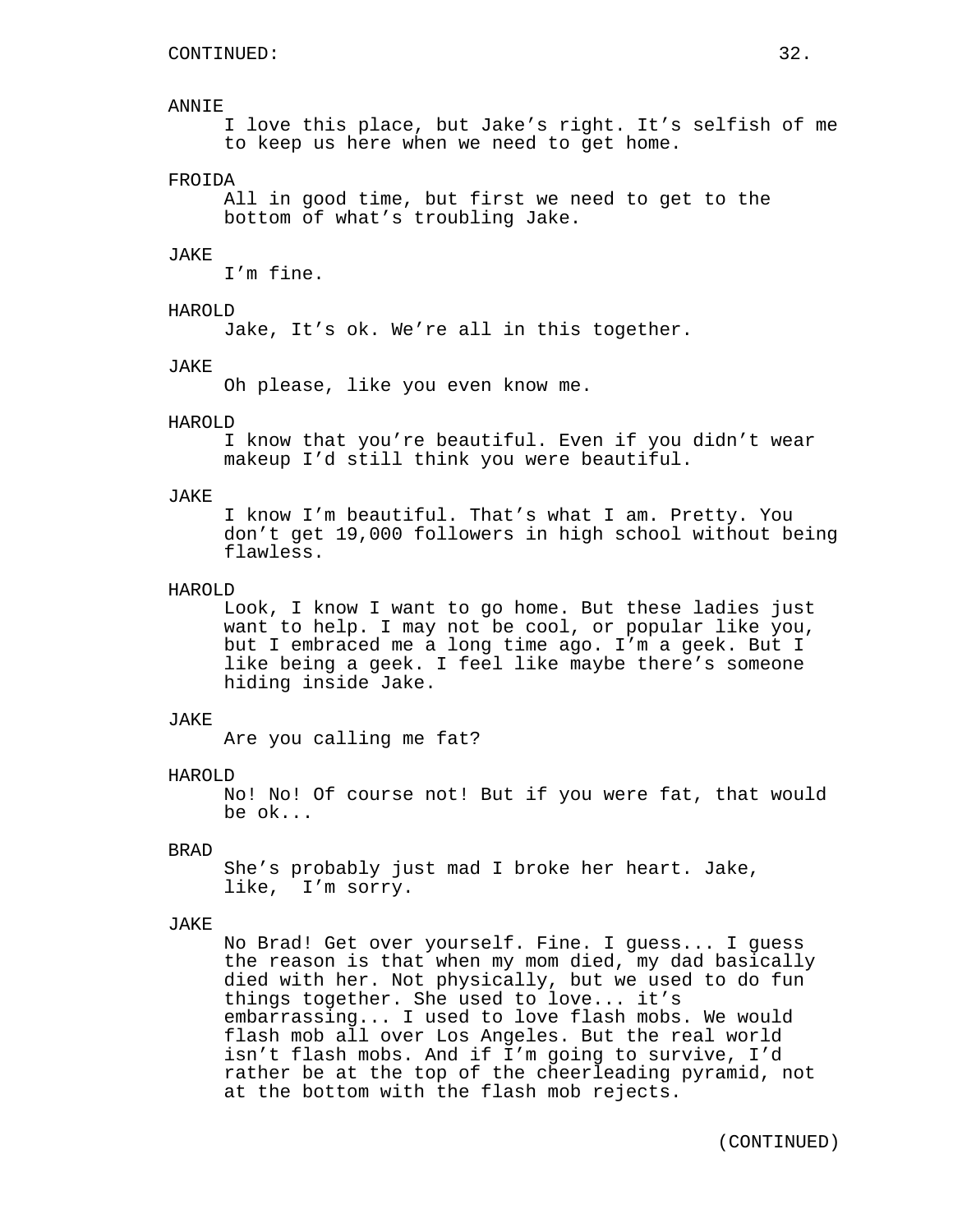PAVLOVA What a breakthrough! FROIDA Take a deep breath love, how do you feel. JAKE Scared. Flash mobs are so 2006. But I guess if my secret is safe with you guys... HAROLD It is, but it doesn't need to be a secret. You can tell people you like flash mobs and I'll still like you. ANNIE I actually like you more knowing you're kind of a dork. JAKE Really? ANNIE Really. Own it girl. JAKE Wow. I feel... relief! I feel... awesome! I have to tell everyone! *Gets phone out.* Ugh. No signal! PAVLOVA Froida, what do you think? Sylenol might be effective treatment for her depression and anxiety... FROIDA Easy with the meds Pavlova. NARRATOR B Pavlova and Froida wish the kids well and before they leave, they impart the key that will bring them home. Every night, Madam Gertrude, the oracle of Sombrellu, watches the sun set from atop the the mountain. If they can get to her before the sun sets - she will be able to help them get home. But they issue a word of

PAVLOVA

warning.

Oh hey! I almost forgot. Watch out for the monkeys that live in the trees on the way to the summit - they're friendly, but they're quite the little entertainers!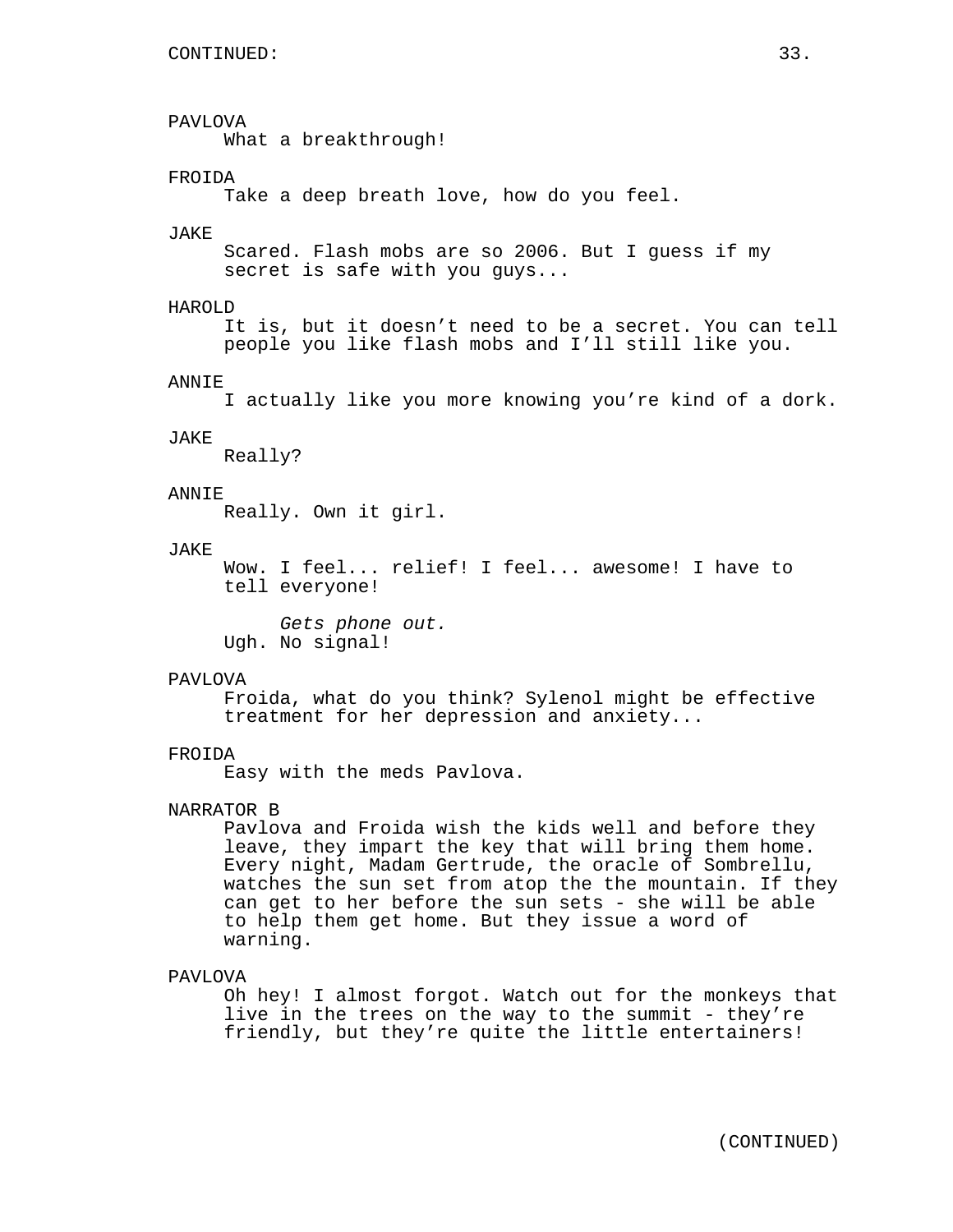### STEVE

Monkeys! Woo!

NARRATOR A Steve! Sit!

#### TRANS TO P 9TH GRADE

#### Scene 9

*All Analizi people leave the stage. The four main characters remain and are walking up the hill.*

#### NARRATOR B

Annie, Harold, Brad, and Jake say goodbye and begin to make their way up the mountain in search of Madam Gertrude. Exhausted by the lack of sleep and emotional few days, they rely on each other to trudge safely through streams and up rocks, through thick forests and blistering heat. In the late hours of the afternoon they hear the sound of music in the distance.

## **JAKE**

What is that sound?

#### ANNIE

It sounds like music.

#### HAROLD

It must be the monkeys they warned us about.

#### BRAD

Looks like this path leads right towards the sound. We'll find out soon.

#### NARRATOR B

They continue their climb and the sounds grow louder. Suddenly a monkey jumps in their path.

*Monkey bucket drummer jumps in front of them and starts to dance & drum*

### JAKE

Oh he's so cute!

## HAROLD

We should keep going.

### BRAD

She didn't say they were dangerous. We've been stuck here for over a day, what's one minute.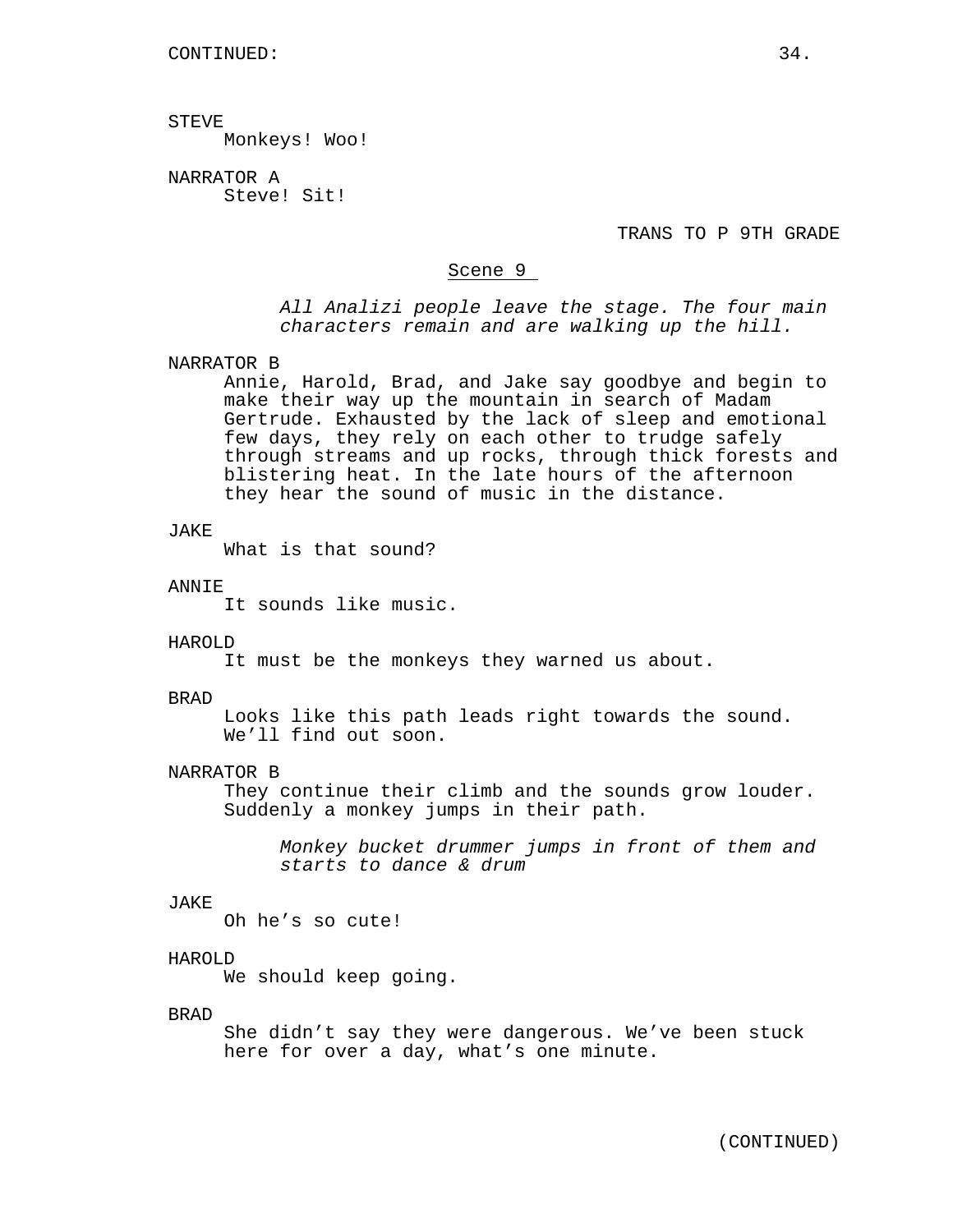#### ANNIE

Ok fine, but only one minute.

*They watch the monkeys perform. The four grove along to the monkey's performance. A few minutes in, Jake tries to take a selfie with them.*

#### JAKE

Ugh. This lighting is terrible! Wait, lighting! The sun! The sun's about to set, we have to keep going!

### NARRATOR B

With the sun about to set, they leave the monkeys and race up the hill. It's down to the wire will they make it?

*Monkey's finish off their number.*

TRANS TO P 10TH GRADE

#### Scene 10

*Annie, Harold, Brad, and Jake reach the summit.*

#### STEVE

Now that's what I'm talkin' about!

### NARRATOR A

What is it with you and the monkeys? It's like the least important plot point in the story?

#### STEVE

Come on, what guy doesn't want to own a pet monkey, am I right?

### NARRATOR A

Narrator A ignores the crazy man and continues reading.

### STEVE

Not cool man.

#### NARRATOR A

Annie, Harold, Brad, and Jake continue up the hill. The sun is sinking quickly, but just as the sun begins to touch the horizon in the distance, they see the shrouded woman.

#### ANNIE

Wait, that's the same woman we met when we got here!

### HAROLD

(out of breath) Did we just climb up a mountain to have her tell us we already know how to get home?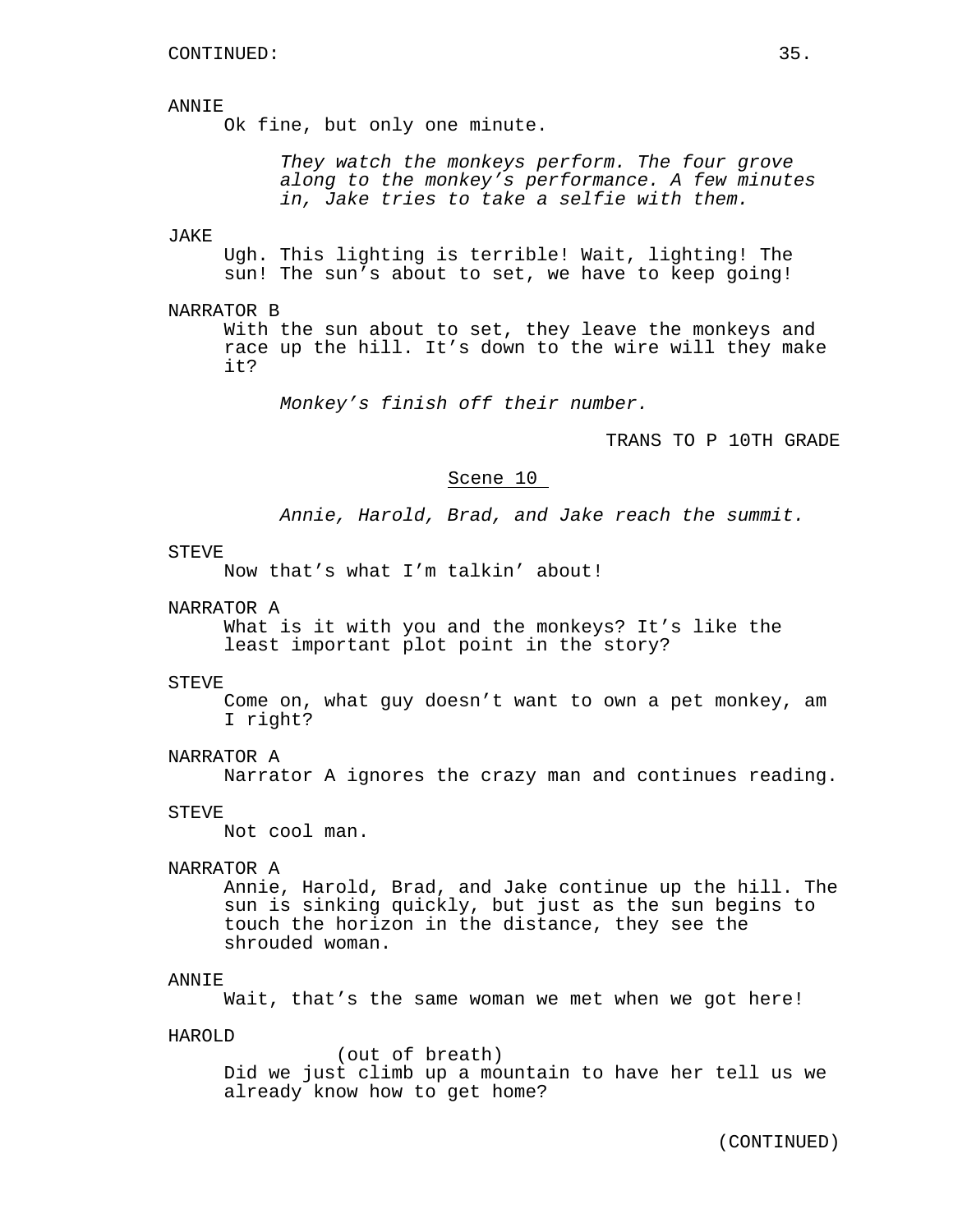## JAKE

Hey lady! Are you Madam Gertrude?

*They run to Madam Gertrude*

## MADAM GERTRUDE

I am she whom you seek

#### BRAD

I'm never going to go pro. This is the end. I'm going to die here.

#### ANNIE

Look. I'm Annie, we met before. We need to get home to Los Angeles. You said we already knew how to get home, but we don't. We don't.

## MADAM GERTRUDE

I was serious before, and I'm serious now. You already know how to get home.

### JAKE

No we don't!

#### BRAD

I might as well just throw this away.

*Starts to toss football off the mountain. Annie stops him.*

#### NARRATOR A

Just then, Annie has a stroke of brilliance.

#### STEVE

Finally. For a smarty pants she really hasn't been very helpful yet.

### NARRATOR A

That's about to change.

## ANNIE

Wait. That's it. She keeps repeating the same thing. "I'm serious". It's a puzzle. It's Siri! Siri is what brought us here! Siri is how we will get home. I have an android. Who has an iPhone?

## BRAD

Android.

#### HAROLD

Android.

*Jake realizes she holds the power.*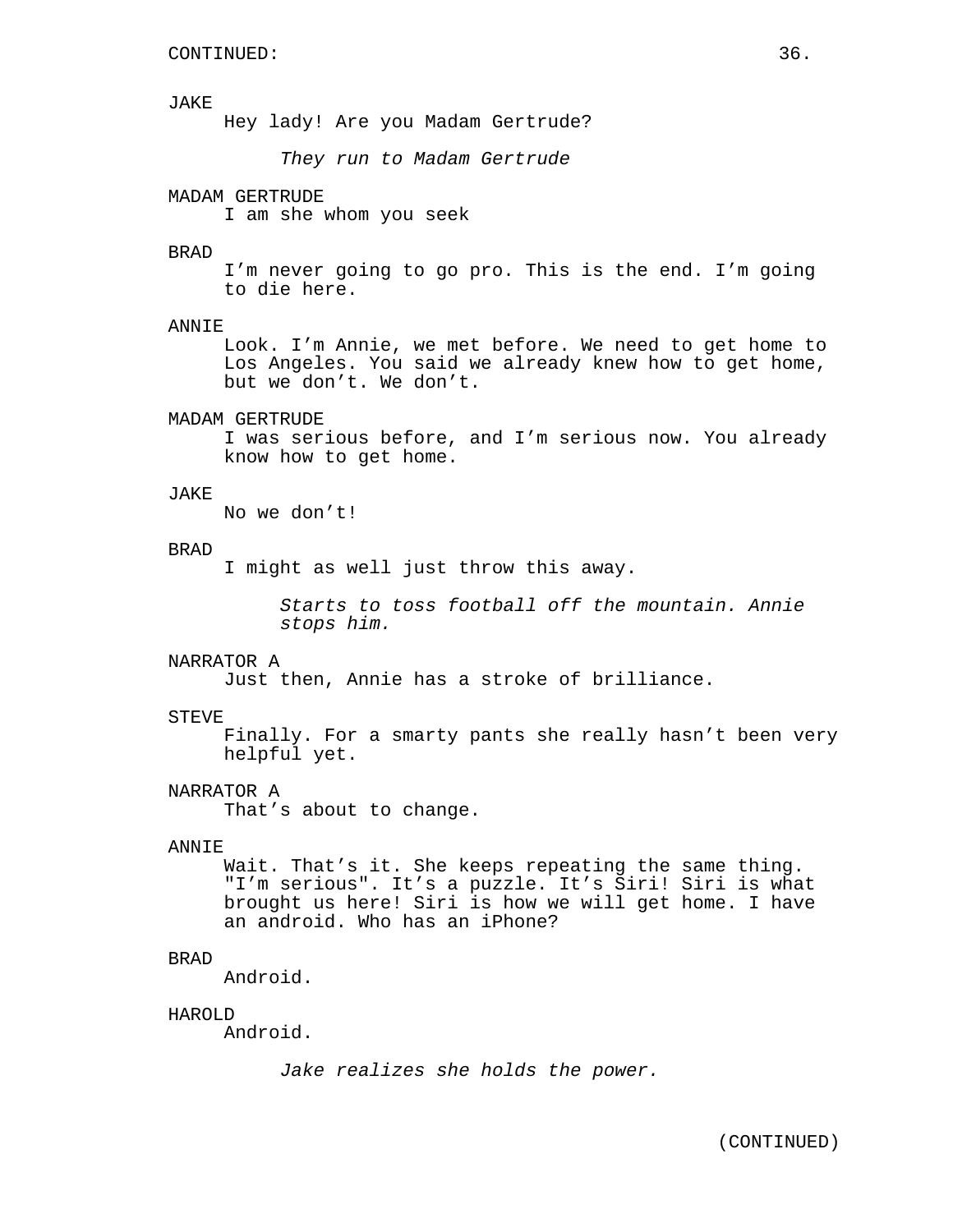JAKE I believe this is what you're looking for... I'd just like to say that this is an interesting turn of events. All you've done is make fun of me for using my phone... but it turns out... I have the magic secret. ANNIE Gloat later. *Grabs Jake's phone. Jake grabs it back.* JAKE Uh. I'll take it from here. ANNIE Ok, but you only have 5% battery left so make it count! JAKE Hey Siri... (doink sound) SIRI APP Yes? JAKE Take us home! ANNIE/BRAD/HAROLD (Hugging in celebration) Yay! SIRI APP Wormhole opening. HAROLD See, wormhole. Told ya. JAKE Alright... requesting Uber... ANNIE I think I have a \$25 Lyft coupon code somewhere... JAKE Wait. The wormhole is opening at the bottom of the hill, and the Uber pin is down there. If that car leaves before we get to the bottom of the hill my phone will die and we'll never get home!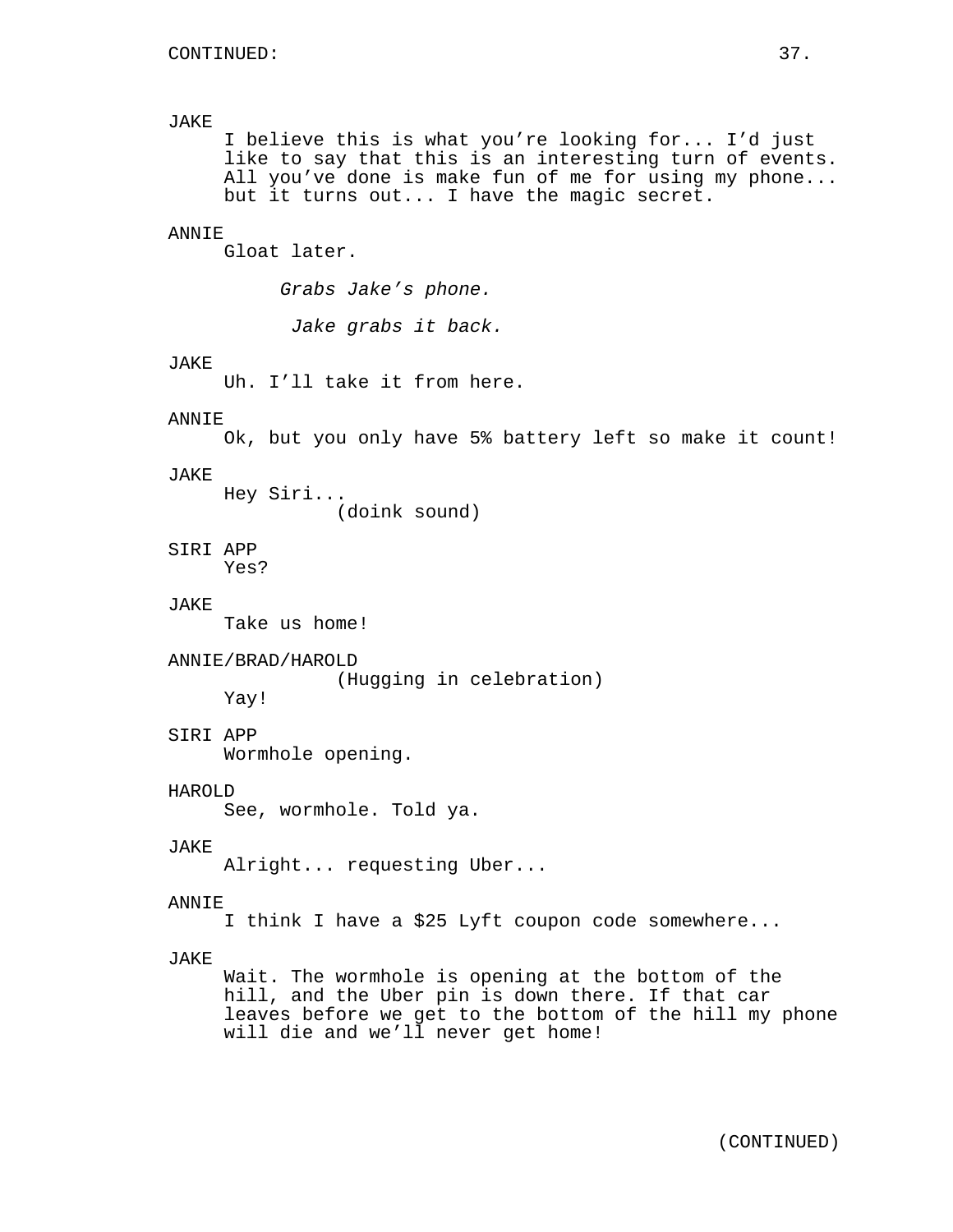MADAM GERTRUDE

(To Annie) Know your strengths. Goodbye.

ANNIE

I know what we have to do. Brad, you're our only hope.

#### BRAD

Me?

## ANNIE

No the other Brad.

#### BRAD

Oh, ok.

## ANNIE

Obviously you, you idiot! Sorry, what I mean to say is...

*Takes Brad's football away from him* This is the moment you've trained for. This is the Super Bowl. That car is the end zone. Now on the count of three I'm going to pass you the ball. And you are going to run forest run like the wind all the way to the car, I mean end zone. And someday children will ask their fathers, "Daddy, who is Brad?" and they will say that Brad was the greatest football player of all time. They will tell this story. And children all over the world will chant your name, "Brad, Brad, Brad"...

*Annie gets the others to chant too.* One, Two, Three, Go!

# NARRATOR A

Brad races down the hill.

#### STEVE

Oh my God this is so exciting!

## NARRATOR A

He sprints past the monkeys, past the trees, past the rivers, and past the streams.

## STEVE

Whoa, you're a poet who didn't know it!

## NARRATOR A

Thanks. And just as the impatient and confused Uber driver was about to cancel the ride, Brad sprints to the car and slides in the door.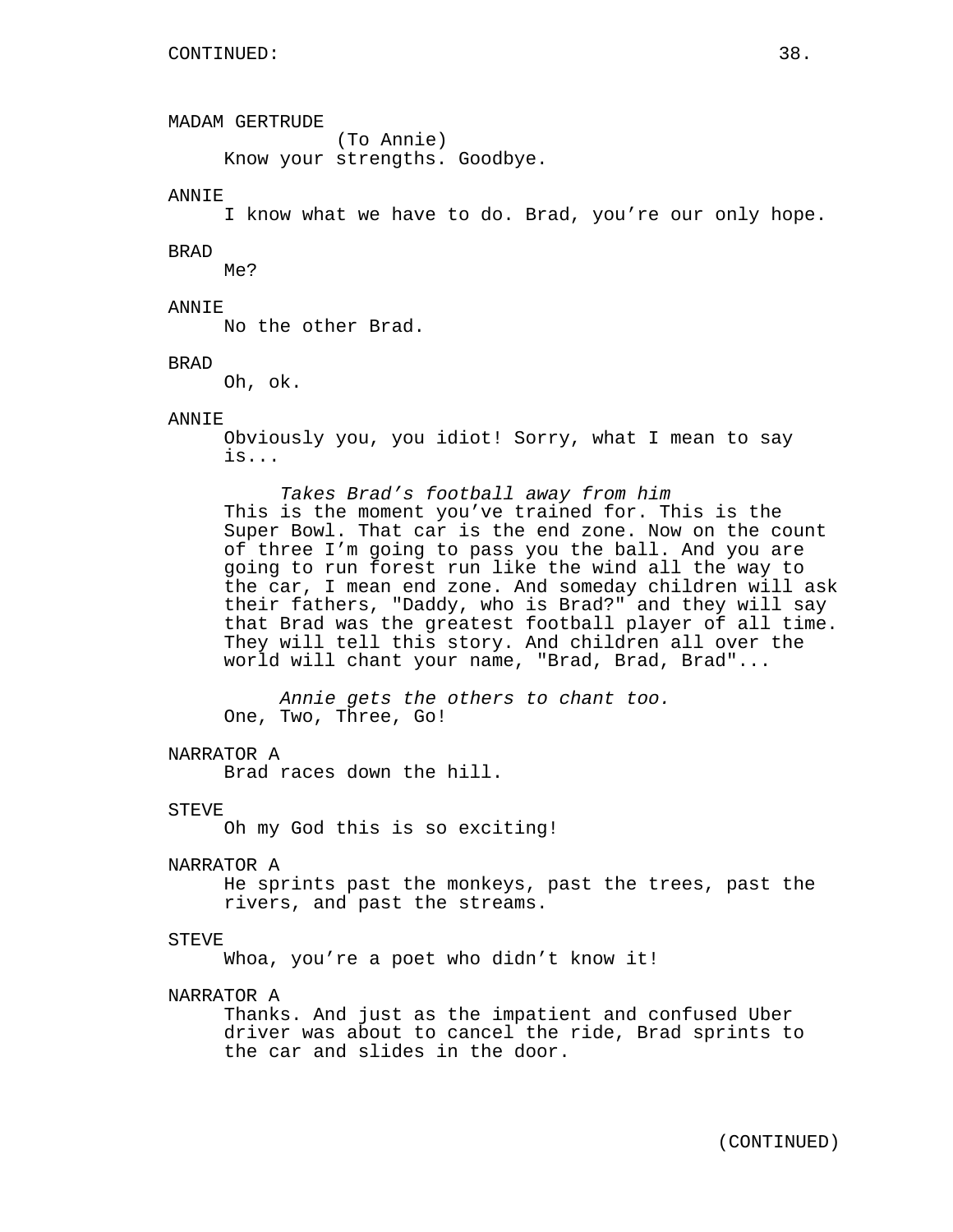UBER DRIVER B Hi! Is it just you?

## BRAD

No my friends are on their way. They're on their way. We're ready to go home and they're on their way.

MULTIMEDIA TRANSITION 2 BACK TO LA. TRANS TO P 9TH GRADE

Scene 11

*Annie, Brad, Jake, and Harold are all let out in the park.*

#### NARRATOR B

Jake, Brad, Annie, and Harold arrive, safe and sound, in Los Angeles, right back in the very same park they left just a day before.

#### JAKE

Thanks for the ride. Sorry it was like, super weird.

## UBER DRIVER B

I've actually had stranger rides, it's fine.

#### ANNIE

Well friends, we're home.

#### HAROLD

I can't believe it.

#### BRAD

It's hard to believe we were just standing here.

#### JAKE

I hate to say it but, I'm glad it happened. Harold, we should have listened to you more, I'm sorry. You saved us from the cannibals of Manita.

## HAROLD

Awe thanks. Well you saved us too. Who knew that phone of yours would get us out of so many sticky situations.

### ANNIE

Brad, we also couldn't have done it without you. I'm sorry the recruiters weren't around to see that run.

### BRAD

Hey you know what, players don't win games. Teams win games. We did it because we were a team. Annie, you were the brains of the operation, and the coach we needed when it counted.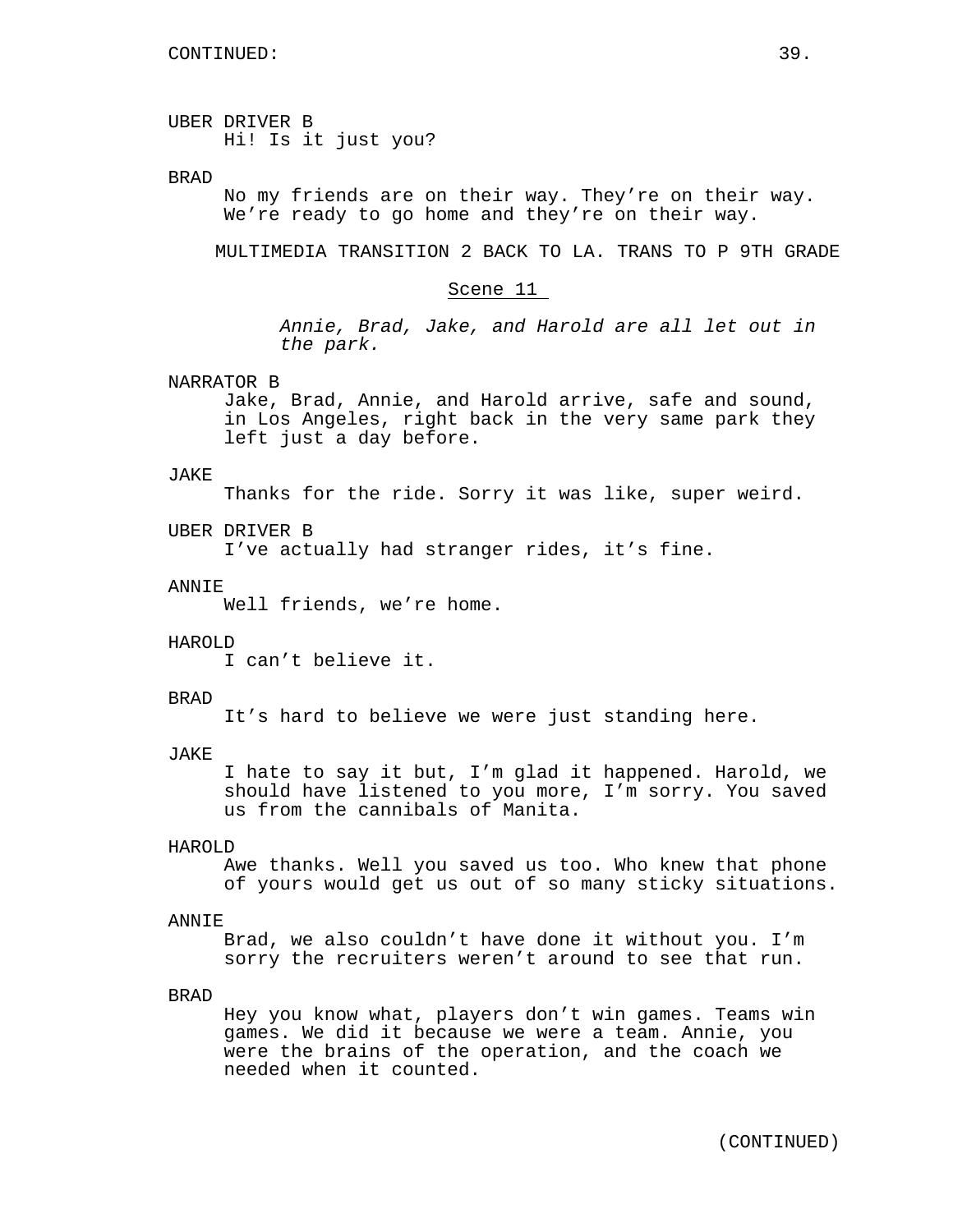# JAKE

Group hug!

*They have a group hug.*

## HAROLD

Why are all these people standing around?

#### NARRATOR B

They look across the park and see a gathering. As they approach the crowd, they see the candles and realize it's for them. They walk towards the crowd.

### FRIEND/FAMILY

Annie, Harold, Brad, and Jake were students here at Abraham Lincoln High School. They were our friends, our family, our pupils. We dedicate this vigil to their young lives, and we hope that our worst fears right now, are nothing more than fears, and that they may be returned to their homes with no harm done to them.

#### ANNIE

Wow. All this time we've been fighting to get home. And they've been fighting to get us home.

#### JAKE

I was so worried my dad would be mad, I didn't think about what it must be like to think he'd lost me.

*They walk towards the vigil and the crowd is overcome with emotion at the sight of them.*

# FRIEND/FAMILY

They're Here!

FRIEND/FAMILY It's a miracle!

### FRIEND/FAMILY

Annie! Oh my God I thought you were dead!

## FRIEND/FAMILY

Brad, Jake? Is that you! It's you!

## FRIEND/FAMILY

Harold! Harold!

## FRIEND/FAMILY What happened?

## JAKE

Well, that's probably a story for another time.